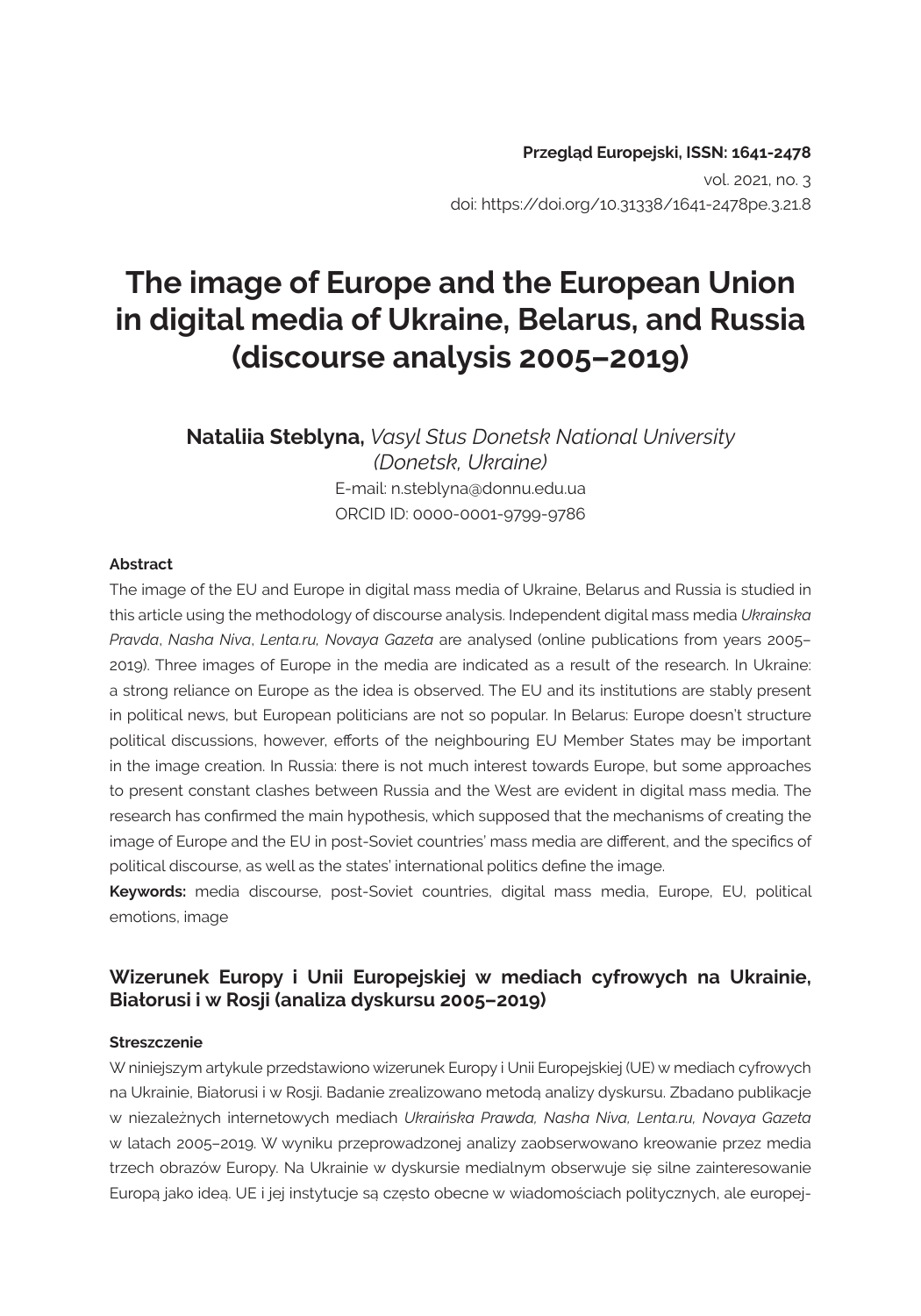scy politycy nie są tak popularni. Na Białorusi natomiast słowo "Europa" nie porządkuje dyskusji politycznych, jednak działania sąsiadujących z Białorusią państw członkowskich UE mogą mieć kluczowe znaczenie w tworzeniu wizerunku UE. W Rosji nie widać dużego zainteresowania Europą w dyskursie niezależnych mediów, częściej dominują tematy związane z ciągłą walką między Rosją a Zachodem. Badania potwierdziły główną hipotezę, że mechanizmy kreowania wizerunku Europy i UE w mediach krajów postsowieckich są odmienne, a specyfika dyskursu politycznego i polityka międzynarodowa państw określają ten obraz/wizerunek.

**Słowa kluczowe:** dyskurs medialny, kraje postsowieckie, media cyfrowe, Europa, UE, emocje polityczne, wizerunek

The image of Europe and the EU's in media discourse of post-Soviet Ukraine, Belarus and Russia may reflect the states' paths towards democratisation/authoritarianism and their international relations with the European Union. The "Europeanisation" (i.e. the movement towards European values or the EU integration) is an outer stone for political changes and uprisings in the some post-Soviet states (eg. Euromaidan in 2014, Belarusian protests in 2020). "Euro"–rhetoric is often used by leading politicians during pre-election presidential campaigns (e.g. Poroshenko, Yushchenko – Ukraine, Sandu – Moldova). Belarusian and Russian leaders exploit theses about the "dangerous" links of opposition politicians with Europe. Post-Soviet countries' interrelations with the EU are not stable, and it is important to understand its dynamics. Mass media analysis may be useful for this purpose. It is possible to use the texts as the "mirror" of international relations. Additionally, digitalisation may change some traditional approaches to news texts; thus, an idea (the idea of Europe, for instance) should be competitive to be present in the news.

To study the image of Europe and the EU in post-Soviet political discourse, the countries on the crossroad were chosen: three states that have a border with the EU, and have a significant percent of Russian-speaking population (more than 30%) and popular Russian-language (or bi-lingual) mass media. Thus, Ukraine, Belarus, and Russia – countries with different approaches to the idea of Europe and European integration – will be examined in this research.

**The main research hypothesis** supposes that the mechanisms created the image of Europe and the EU in post-Soviet countries' mass media are different, and the specifics of political discourse, as well as the states' international politics define the image. So, the research objective is to demonstrate these differences and specifics, and to compare the modern history of the states' relations with the EU and representation of the EU/Europe in the news.

To study the mechanisms of Europe's concept construction in the mass media, we should define:

- if Europe as the idea is present in the mass media texts, and if this idea is competitive (more salient than other territories, countries);
- if the EU, its political actors and institutions are explicated in the news and included in the political discourse;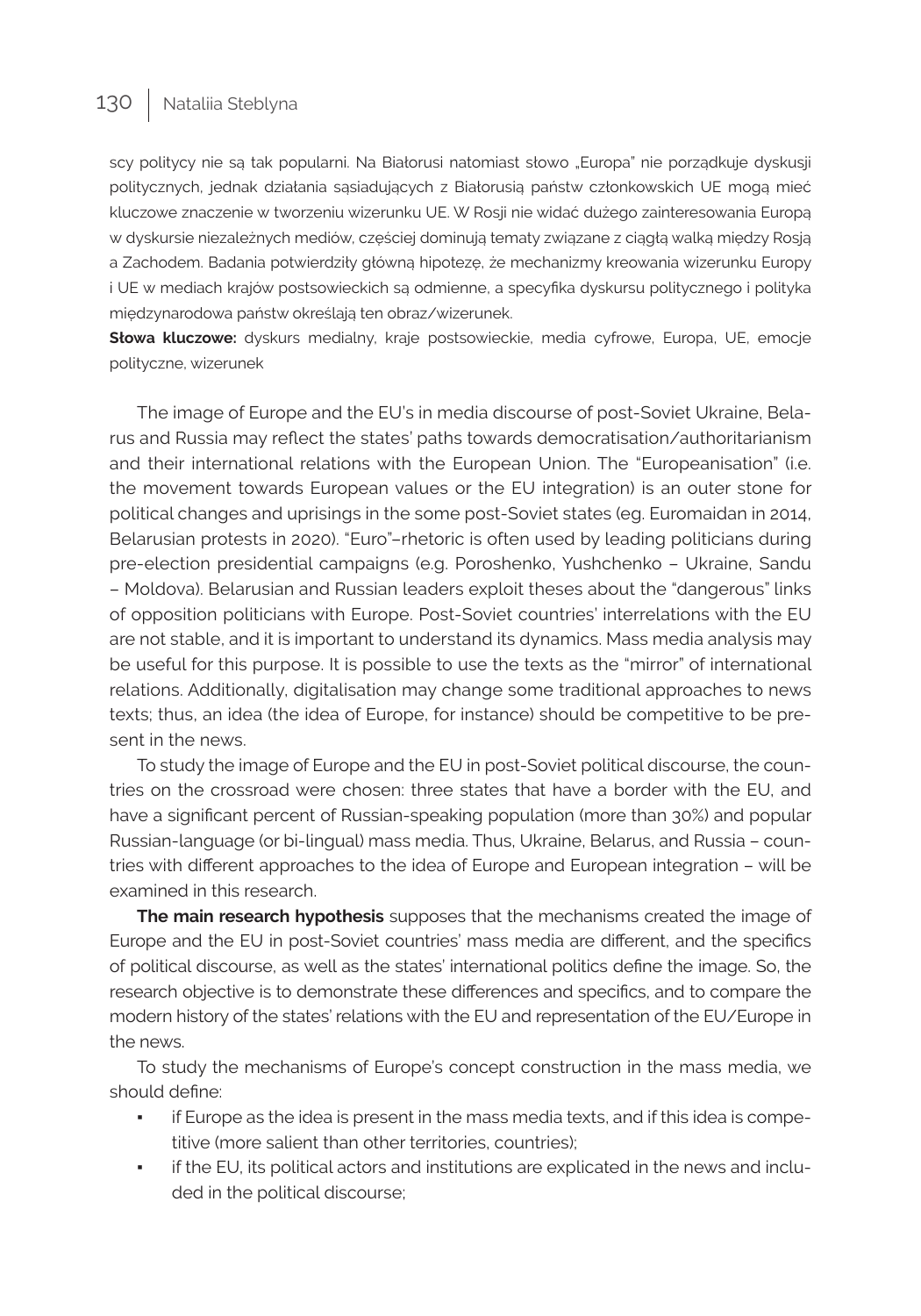if Europe as a concept launches political emotions (in digital times it is impossible to sell information without emotions, and high emotionality reflects intensive political interactions).

Thus, I expect to get different indicators of Europe vision within these questions and different images of Europe in the mass media texts. This will help add more contexts to the problem of the countries' relations with the EU, the character, and the dynamics of these relations.

As for the states' relations with the EU, clear differences are presented in the scientific discourse. Ukraine was always interested in the cooperation with the EU and the EU membership (Franke et al. 2010: p. 156). "Deep integration with the EU has been a longterm priority for Ukraine" (Dragneva, Wolczuk 2014). Since 2005 a significant progress in the EU–Ukraine relations has been observed (Sushko 2007: p. 84). Ukraine was perceived as "a key ENP player" after European Neighbourhood Policy was implemented (Hillion 2007: p. 170). However, sometimes there were only Ukrainian politicians' statements about European values' importance and they were not supported by real actions (Solonenko 2011). Ukrainian officials' withdrawal from signing the Association Agreement with the EU led to protests all over the country. Furthermore, Euromaidan in 2013–2014 "demonstrated to the world Ukraine's geopolitical choice to move closer to Europe" (Chaban 2018). Afterward, the Agreement was signed on June 27, 2014. And nowadays, President Zelenskyy declared his wish to achieve a desirable membership for Ukraine, and announced that seven EU countries would vote for this (Interfax 2021).

In Belarus the EU "almost completely failed to impress the regime and population" (Bosse 2009). The EU–Belarus relations worsened between 1994–1997, when Lukashenko was elected and implemented restrictions on the opposition, changing the Constitution, etc. (Bosse, Korosteleva-Polglase 2009: p. 147). The mistrust towards the EU was observed (Rotman, Veremeeva 2011). The presidential election in 2010 in Belarus led to the EU's "restrictive measures towards certain Belarusian elites" and in 2015 there was some improvement in the mutual understanding (Lukashenko's role in the Russia–Ukraine conflict mattered) (Karliuk 2020). Nevertheless, the 2020 presidential elections "have dismantled illusions and put at risk the progress of past years in EU–Belarus relations" (Šteinbuka, Avetisyan 2021). Russia also may be a defining factor for the EU–Belarus relations. Russian officials see Belarus as a part of the Eurasian Integration Project and even as part of Russia itself. However, Lukashenko's mood is constantly changing, and sometimes closer cooperation with the EU may be perceived as something profitable (Basov 2019).

Russia and the EU have become estranged since the mid-2000s (Busygina 2018: p. 83). Scholars indicate several significant dates and events that defined that situation: NATO expansion, elections in Ukraine in 2004–2005 (Monaghan 2006), the Russia–Georgia conflict, the EU's politics towards Moldova, Ukraine, and Georgia (Tumanov et al. 2011), the Skripal case (Ananieva 2020). As N. Kapoor (2021) wrote: "beginning in the mid-2000s [...] the relationship steadily declined, reaching its lowest in 2014 in the aftermath of the Ukrainian crisis". Nowadays, according to Russian scholars, Russia and the EU are not situated in the common space anymore and "belong to different political and economic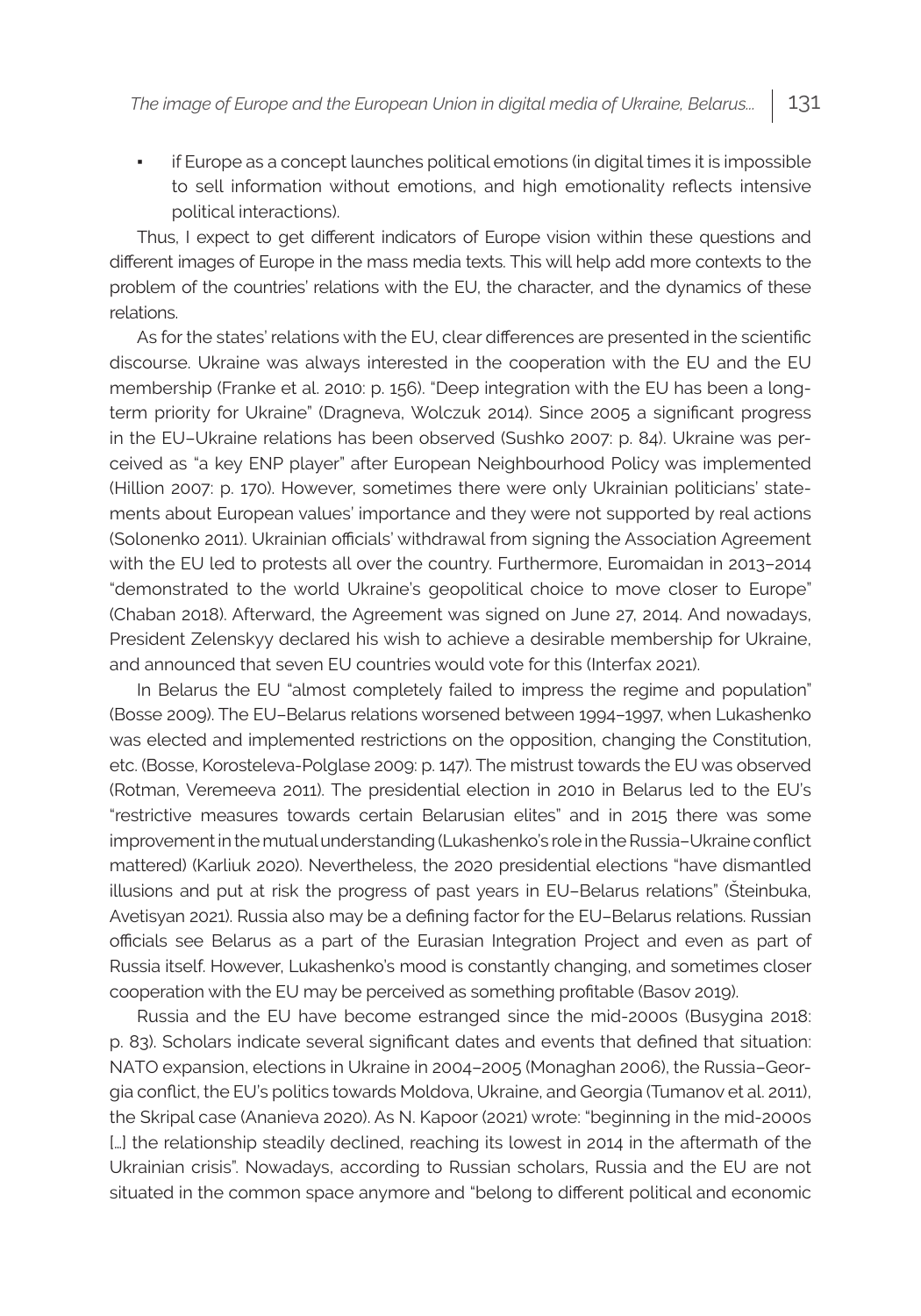communities" (Suslov 2016). The EU and Russia have some economic interdependence (energetic issues mostly), but not a mutual political understanding (Busygina 2018: p. 83). There is some progress in regional dialogue, whereas a political one is not successful (Prudskaya 2021: p. 246).

To sum up, three countries exploit different politics towards the EU with some dynamics during 2005–2019. So, with the mass media analysis, I expect to see Europe's image. On the paper, Europe is perceived as the idea that must be attractive in order to be covered in mass media. As far as in digital reality, political actors and ideas have "a limited attention space" (Schroeder 2018) to conquer the public's attitudes. Thus, messages in media discourse have been transforming into more emotional, personalised, conflict spheres.

This article is structured as follows: at first, important peculiarities of modern political communication will be defined. Secondly, Europe's image in mass media of three countries will be analysed. We'll see if Europe or some EU countries are included in the texts of the mass media and compare Europe's presence with the dynamic of other countries' mentions. Global, not regional agenda has been becoming more popular with mass media digitalisation, so this factor may influence the image of Europe. Thirdly, the EU's institutions and political actors' mentions will be studied. We'll see if the institutions and actors are compatible compared with global ones. And finally, the emotionality of messages about Europe will be analysed, as far as emotions that are significant for online texts and for political communication.

#### **Political communication in digital times**

Digital technologies have been changing our understanding of space, territories, countries and their boundaries. Nowadays the technologies give the possibility for new political actors, digital activists, transgovernmental organisations, transnational elites to be represented in the process of political geography construction.

However, the representation of different countries, territories, political actors remains disproportional and partial (Bailey et al. 2017), "warped" (Griffin, Stevenson 1994), biased (Howe 2009). And this imaginative geography influences the real one. Thus, with analysing the geography's construction via media and technologies it is possible to discover "whose knowledge is being produced, by and for whom" (Ash et al. 2018). Nowadays this construction is produced in real time and public image may radically change in a new world "without fixed spatial relations" (Bargues-Pedreny et al. 2019).

Meanwhile, speaking about the EU's representation in modern political geography, we should take into account the liberal order crisis (Acharya 2018), Brexit, the rise of populism, focus on domestic, not international affairs for European countries, and modern world order challengers – China, Russia. In a more complicated field of international relations, Europe's position may be perceived as shaking one.

To spread messages via highly competitive Internet environment, politicians should create more personalised (Pérez-Curiel, Naharro 2019), emotional (Schneiker 2019), au-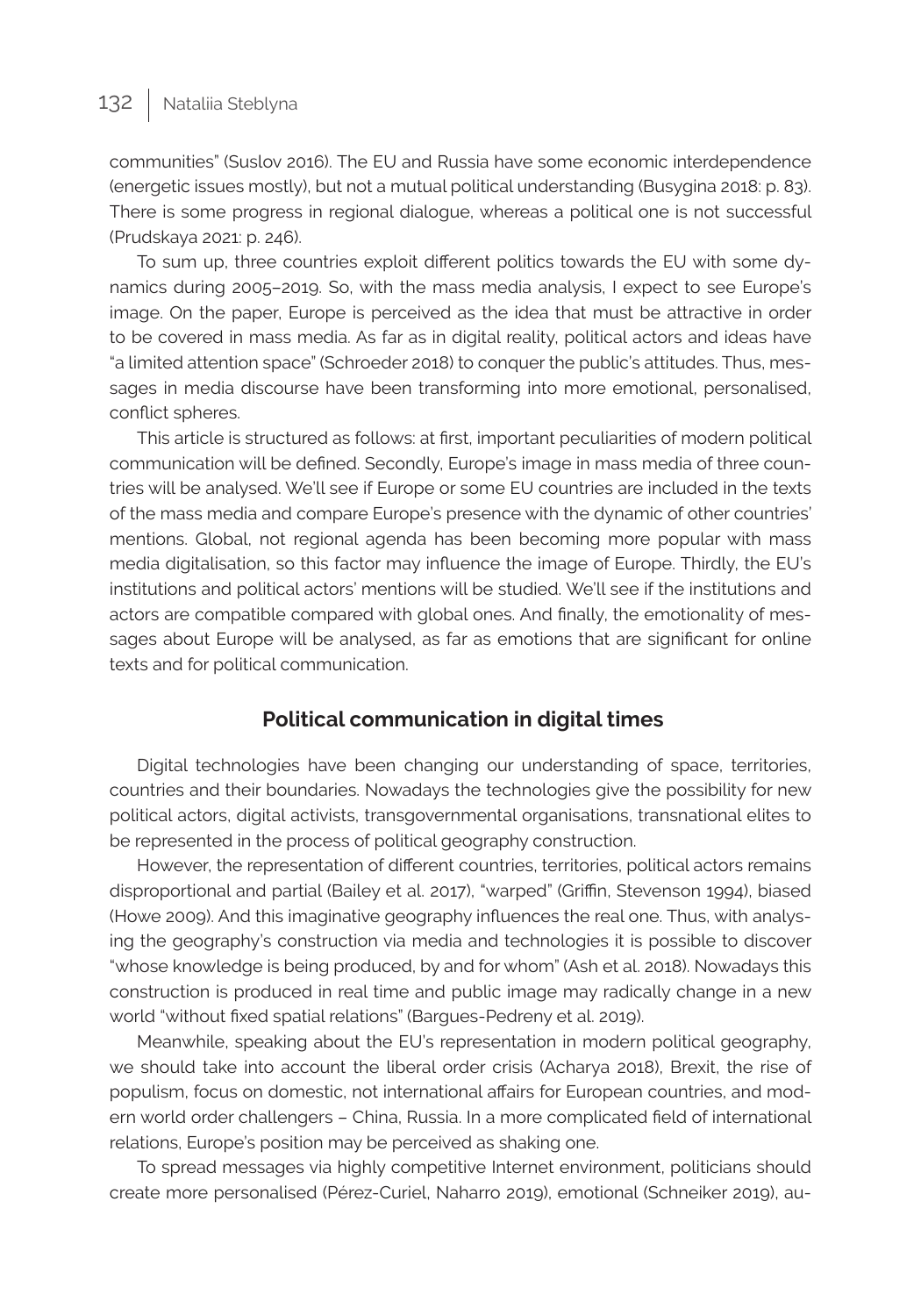thentic (Pain, Chen 2019) texts. Additionally, breaking rules and impoliteness have been perceived as something normal for political communication, and "attack" tweets may be more popular among users (Lee, Xu 2018).

Thus, dealing with Europe's image in modern digital discourse, we should take into account the changing nature of political interrelations. Europe's role in world order seems to be different, European politicians, trying to influence their colleagues in post-Soviet countries and to reach citizens of the countries' digital agenda, must compete with both domestic and powerful international political actors. And, of course, their messages will be spread only if they meet the new standards of political communication.

#### **Materials and methods**

To formalise mass media texts analysis, computer programmes, written in Python language, were used. To define Europe's presence in the texts, vocabularies of countries, cities, territories were created. To study the EU political actors and institutions image, vocabularies of political subjects and institutions (domestic and international) were created. At first, a computer programme *find\_political\_actors.py* looked for proper names in headlines. Afterward, the words were divided into several categories: domestic and international political actors (politicians, activists, journalists, experts, parties, government structures, organisations, mass media, etc.), countries, and their capitals.

To define emotions, vocabularies of state verbs (like "want", "know", "assume", "demand", etc.) were composed. Verbs, not adjectives and adverbs, were used for news texts analysis. As we know, in news texts an author should be objective and should avoid adjectives and adverbs. However, with verbs, it is possible to observe emotionality in such texts. For instance, in sentences like: "European Solidarity" **demands** that Zelenskyy be summoned to a special commission on the Wagner Group Affair – Petro Poroshenko" or "Putin **blames** Europe for gas price crisis – The Moscow Times". Here, the verbs "to demand" and "to blame" show that the informational occasion does not contain action, but emotion, feeling.

Websites of independent online media were processed (news items only) from 2005–2019, all the texts without samples. To choose mass media, the list of criteria was composed: independence from state or oligarchs, high professional standards, popularity (Similarweb data was considered), early internet professionalisation (usage of web 2.0 standards), and texts written in Russian. In Ukraine, *Pravda.com.ua* was chosen, because it is in the top-3 of the most popular websites, and it is included in the so-called "white list of media" – mass media with the highest quality (see: IMI 2021). In Russia, *Lenta.ru* as the most popular digital mass media was chosen, however, only texts before 2013 were analysed (because this website was bought by an oligarch associated with Kremlin, and since 2014 *Lenta.ru* cannot be considered as independent media). From 2014–2019 news from *Novaya Gazeta* were analysed, as far as the paper is the prominent independent mass media in Russia (in 2021 its editor was awarded by Nobel Peace Prize). As for Belarus, because of restrictions to independent media, it was technically impossible to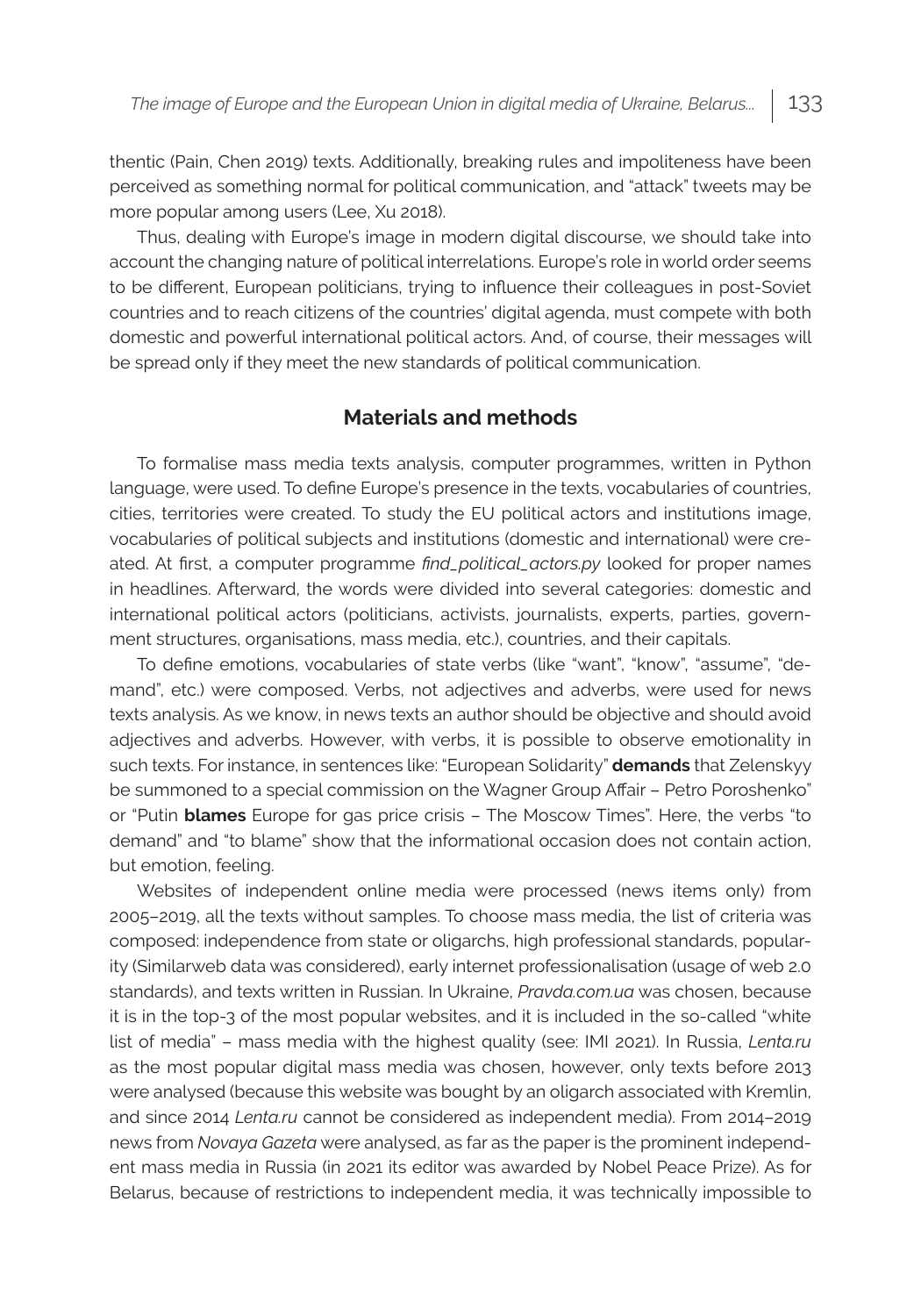collect texts from the most popular independent mass media (BelaPAN, tut.by), thus less popular, but independent website *Nasha Niva* was analysed. In some cases for *Nasha Niva* and *Novaya Gazeta*, web archives were also used.

## **Results of the research**

The following outcomes were elaborated on the basis of conducted research.

### **Europe's image**

In the mass media of Ukraine, Belarus and Russia, Europe and European countries are represented differently.

For Ukraine, Europe (average 1.49%) is significant as an entity. It is constantly present in the top-5 mentions among other countries (Russia 7.2%, the USA 1.9%) except for 2016–2017 (see *Table 1*). During 2005–2013 Europe was in the top-3 (with Russia and the USA), afterward it has lost position. It may be interpreted that Europe's concept struggle with Russia as Ukrainian neighbour (and after 2014 – aggressor), and the USA as a world power. Europe has been losing in this struggle. Thus, Russian aggression strongly influenced the Europe's representation in the news. Before 2014 mostly the EU countries were popular (Poland, Germany) and a post-Soviet Georgia. Geographically, the news were not global, but regional. Europe here was quite competitive. Afterward, the global approach prevailed. Furthermore, Europe as the concept should compete for the attention not only with Russia and the USA but with the states, which were parts of international conflicts and tensions (Democratic People's Republic of Korea, Libya, Syria, and Turkey). In these conflicts, Europe was less represented and has been becoming less popular. Other EU countries have become more popular (Poland – since 2014, Germany – since 2012). This may be interpreted as the gradual change of priorities: interest not in Europe as an entity, but in interactions with specific EU Member States as countries-partners.

|            | 2005 | 9002 | 2007 | 8002 | 6002 | 2010 | N<br>$\circ$<br>11 | N<br>ö<br>Ŕ | <b>2013</b> | 2014<br>Percent of mentions per year | <b>2015</b> | 2016 | 2017 | 2018       | <b>Soro</b> | Total |
|------------|------|------|------|------|------|------|--------------------|-------------|-------------|--------------------------------------|-------------|------|------|------------|-------------|-------|
| Russia     | 3.37 | 4.32 | 2.66 | 6.5  | 5.64 | 3.11 | 2.93               | 2.58        |             | 3.91   14.64                         | 14.1        | 12.3 |      | 10.9 12.49 | 9.21        | 7.24  |
| <b>USA</b> | 0.82 | 0.79 | 0.56 | 0.96 | 0.85 | 0.54 | 0.77               | 1.23        | 1.79        | 2.24                                 | 2.62        | 2.77 | 4.34 | 4.26       | 4.03        | 1.9   |
| Europe     | 0.75 | 1.35 | 1.6  | 1.29 | 2.52 | 2.06 | 2.69               | 1.98        | 1.89        | 0.76                                 | 0.81        |      |      | 0.83       | 0.78        | 1.49  |
| Poland     |      | 0.21 | 0.26 | 0.5  |      | 0.3  | 0.48               | 0.42        |             | 0.51                                 | 0.55        | 1.04 |      | 0.84       | 0.76        | 0.53  |
| Syria      |      |      |      |      |      |      |                    |             | 0.56        |                                      | 1.04        | 1.12 | 0.76 | 1.22       |             | 0.94  |
| Germany    |      |      | 0.13 |      |      | O.2  |                    | 0.39        | 0.53        | 0.51                                 |             |      |      |            |             | 0.35  |

**Table 1: The top-10 most popular countries in the news of** *Pravda.com.ua*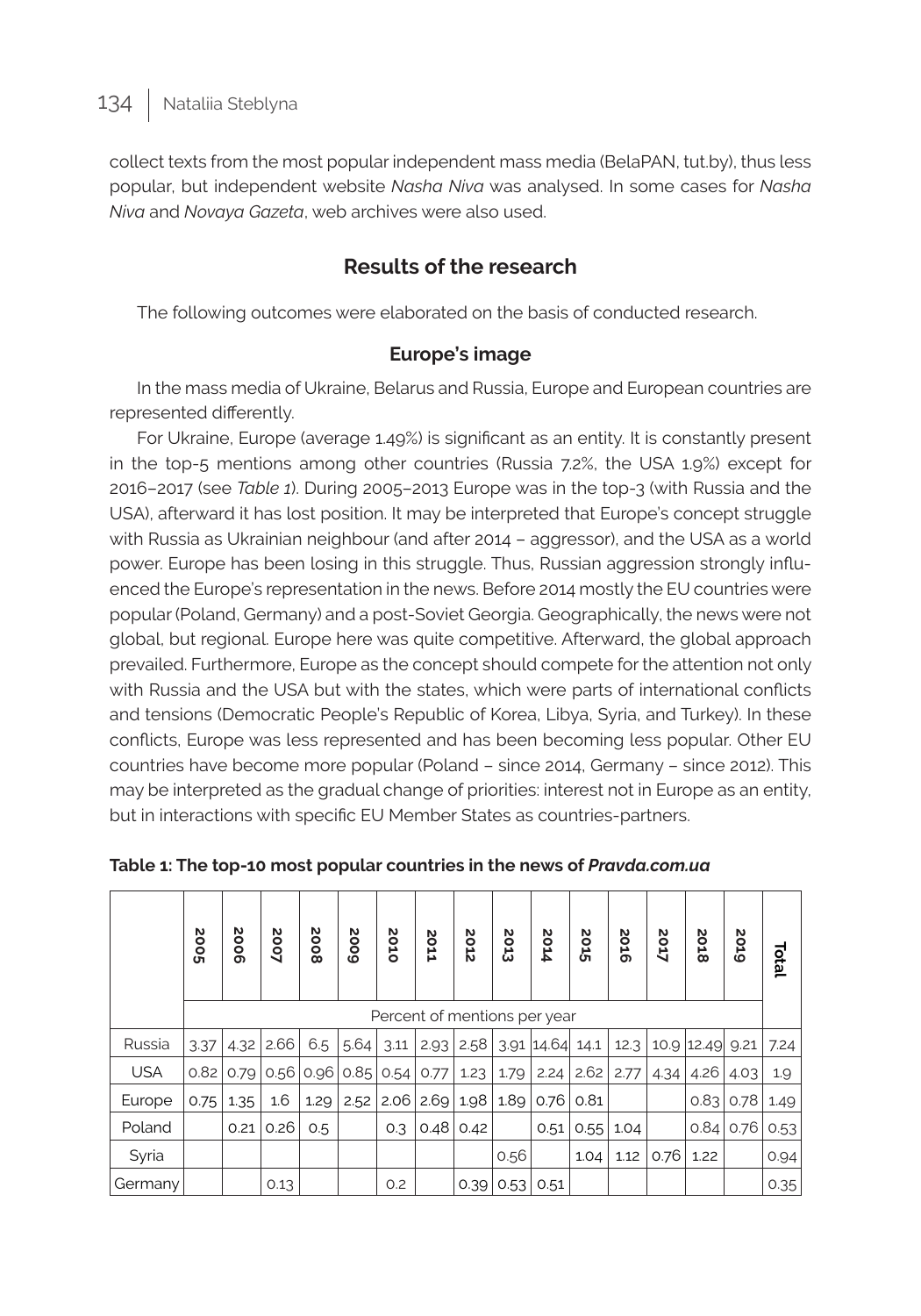| <b>DPRK</b> |     |     |      |      |  |  | 1.01 |             | 1.01 |
|-------------|-----|-----|------|------|--|--|------|-------------|------|
| Turkey      |     |     |      |      |  |  |      | $0.88$ 0.88 |      |
| Georgia     | 0.1 | 1.6 | 0.57 |      |  |  |      |             | 0.76 |
| Libya       |     |     |      | 0.62 |  |  |      |             | 0.62 |

Source: own elaboration based on the discourse analysis.

For Belarus, Europe as a concept is not so significant (0.87%). It was on the 4th–5th place in 2009, 2011–2014, 2016–2017 (see *Table 2*). Thus, it was not at the centre of political debates, as in Ukraine, and Europe's role was episodic, whereas constant attention to this concept after the 2010 presidential elections and Lukashenko's repressions on the opposition should be taken into consideration. Here Europe was included as a possible hope or judge, but Russia (4.23%), Ukraine (1.93%) and the USA (1.38%) were much more popular. Interest in these three countries has been growing since 2008. Additionally, three European countries were mentioned more or less constantly: Lithuania, Latvia, and Poland. Thus, in Belarusian mass media, neighboring countries and ties with them are more important than all-European efforts to discuss some issues of the authoritarian country. And Russia–Ukraine relations seem to be more newsworthy, than Europe as well. Additionally, in Belarusian mass media, the transition from regional towards global agenda isn't so vivid, like in Ukraine since 2014. For instance, interest towards Poland was respectively high in 2014, in 2016 interest towards Europe grew. So, here we can see reliance towards certain EU Member States, whereas Europe's popularity isn't high and constant.

|            | 5002 | 2006                         | 2007 | 2008 | 5002 | 2010 | N<br>ö<br>н | N<br>ö<br>Ĥ<br>N | ő<br>در<br>ω | 2014        | ő<br>Ğ | 2016        | 2017 | 2018 | <b>Sore</b> | Total          |
|------------|------|------------------------------|------|------|------|------|-------------|------------------|--------------|-------------|--------|-------------|------|------|-------------|----------------|
|            |      | Percent of mentions per year |      |      |      |      |             |                  |              |             |        |             |      |      |             |                |
| Lithuania  | 0.29 | 0.57                         | 0.37 | 0.41 | 0.73 | 0.65 | 0.67        | 0.61             |              | $0.84$ 0.55 |        |             | 0.66 |      | 0.78        | 0.59           |
| Poland     | 0.24 | 1.3                          | 1.23 | 1.16 | 0.67 | 0.85 | 0.59        | 0.61             | 0.51         | 1.18        | 0.9    | 1.76        | 1.41 | 0.77 | 0.87        | 0.94           |
| Ukraine    | 0.19 | 0.65                         | 0.42 | 0.6  | 0.92 | 1.04 | 0.68        | 0.61             | 1.48         | 9.54        | 3.88   | 1.17        | 2.45 | 2.42 |             | $2.83$   11.93 |
| Europe     |      |                              |      |      | 0.9  |      | 0.7         | 0.6              | 0.8          | 1.18        |        | 1.2         | 0.7  |      |             | 0.87           |
| <b>USA</b> |      | 0.44                         | 0.46 | 1.16 | 0.42 | 1.06 | 1.04        | 1.31             | 1.11         | 1.7         | 1.75   | 2.35        | 2.21 | 2.15 | 2.13        | 11.38          |
| Latvia     |      | 0.32                         | 0.11 | 0.28 | 0.35 |      |             |                  |              |             |        |             |      | 0.31 |             | 0.27           |
| Georgia    |      |                              | 0.24 | 0.71 |      |      |             |                  |              |             |        |             |      |      |             | 0.48           |
| Syria      |      |                              |      |      |      |      |             |                  | 0.39         |             | 0.79   | 1.17        |      | 0.75 |             | 0.78           |
| Estonia    |      |                              | 0.22 |      | 0.23 |      |             |                  |              |             |        |             |      |      |             | 0.23           |
| Russia     |      |                              |      | 0.39 | 2.5  | 2.87 | 2.57        | 1.31             | 2.79         | 9.34        |        | $6.12$ 5.88 | 5.14 | 6.28 | 5.87        | 4.23           |

**Table 2: The top-10 most popular countries in the news of** *Nasha Niva* **(nn.by)**

Source: own elaboration based on the discourse analysis.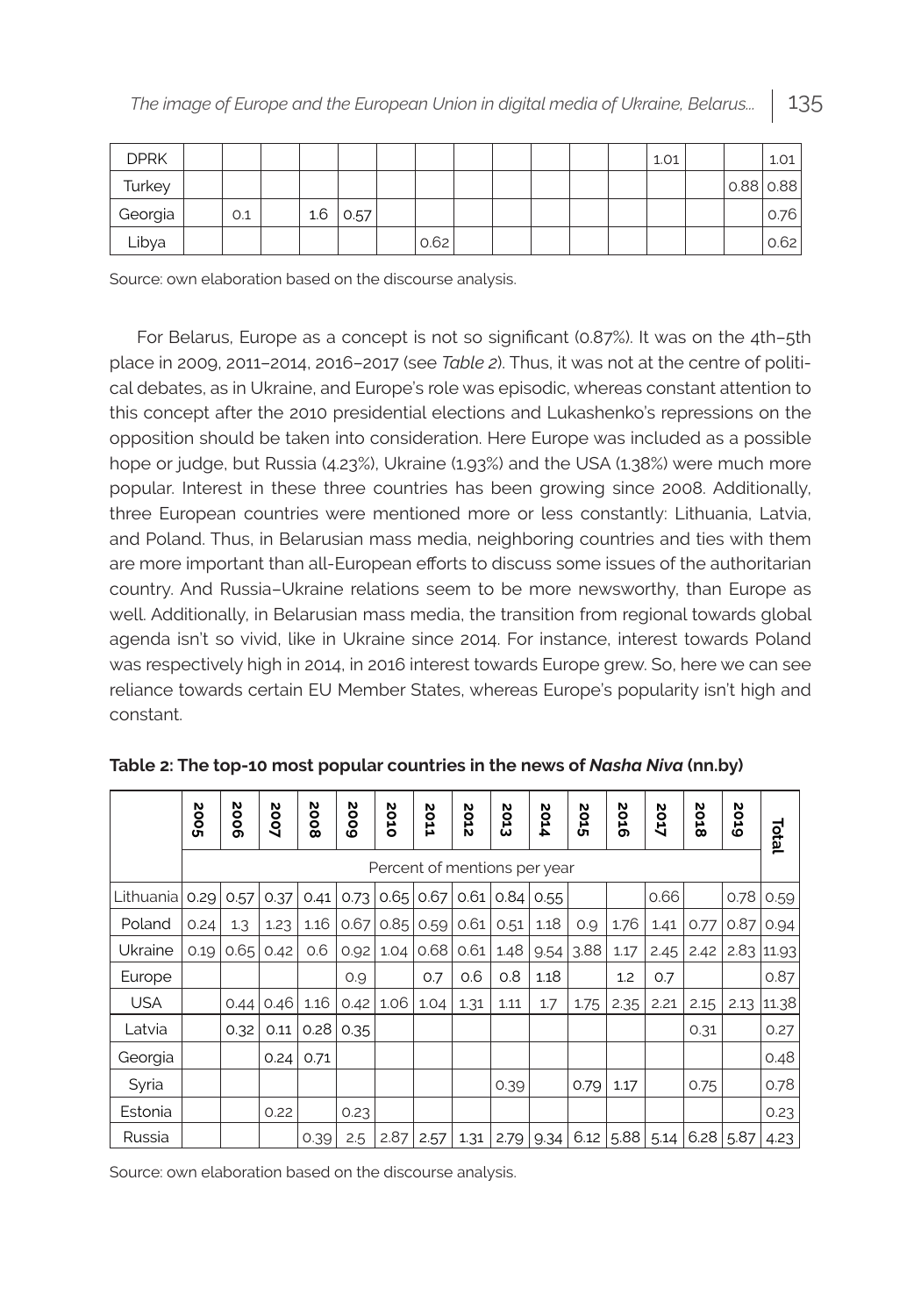In the case of Russia (see *Table 3*) Europe is not popular at all, but so-called "old" European countries are present in media discourse (Great Britain and sometimes Germany). If we speak about the GB, with references to the USA (3.7%), which is the most popular for Russia, this could be interpreted as an approach to contrast Russia and the "Anglo-Saxon" world. Thus, here powerful European countries are much more salient, than Europe and other European states. By the way, post-Soviet countries are not in attention of mass media, only Ukraine (2.6%) is constantly mentioned, and Georgia – twice. Of course, here the geographical position of Russia should be taken into account. That is why some Asian neighbouring countries are popular. However, events within European space are not a significant part of Russian media news, especially after 2013–2014, when Ukraine, Syria, the USA, and Turkey were at the forefront.

|            | 5002 | 2006 | 2007 | 8002 | 5002 | 2010 | <b>2011</b> | 2012 | N<br>Ö13 | 2014                         | Stoz | 2016 | 2017 | 2018 | 2019 | Total |
|------------|------|------|------|------|------|------|-------------|------|----------|------------------------------|------|------|------|------|------|-------|
|            |      |      |      |      |      |      |             |      |          | Percent of mentions per year |      |      |      |      |      |       |
| <b>USA</b> | 9.42 | 3.65 | 3.24 | 3.36 | 2.90 | 2.42 | 2.81        | 2.66 | 5.18     | 2.97                         | 1.36 | 3.29 | 4.20 | 5.07 | 3.66 | 3.75  |
| Ukraine    | 5.54 | 1.90 | 1.74 | 1.62 | 2.12 | 1.64 | 1.01        | 1.29 | 1.96     | 9.73                         | 3.51 | 1.48 | 2.96 | 2.66 | 1.96 | 2.74  |
| Syria      |      |      |      |      |      |      |             | 1.01 | 2.94     |                              | 2.73 | 5.09 | 2.27 | 1.61 | 0.76 | 2.34  |
| Turkey     | 2.09 |      |      |      |      |      |             |      |          |                              | 1.95 | 3.07 | 0.89 |      |      | 2.00  |
| GB         | 2.17 | 2.19 | 3.34 | 2.83 | 2.07 | 1.42 | 1.46        | 1.29 |          |                              |      |      |      | 1.22 | 1.00 | 1.90  |
| Iran       |      | 1.46 |      |      |      |      |             |      | 1.82     |                              |      |      |      |      |      | 1.64  |
| Izrael     |      | 2.14 | 0.96 |      |      |      |             |      | 1.40     |                              |      |      |      |      |      | 1.50  |
| China      | 1.96 |      |      | 1.16 |      | 0.70 |             |      |          |                              |      |      |      |      |      | 1.27  |
| Germany    |      |      |      |      | 1.04 | 1.78 | 1.56        | 1.24 |          | 0.66                         |      |      |      |      |      | 1.26  |
| Georgia    |      |      |      | 1.46 | 0.91 |      |             |      |          |                              |      |      |      |      |      | 1.19  |

**Table 3: The top-10 most popular countries in the news of** *Lenta.ru, Novayagazeta.ru*

Source: own elaboration based on the discourse analysis.

#### **Political actors**

In Ukrainian mass media, the EU is also one of the most popular institutions (see *Table 4*), it is in the top-3, except for 2016. Along with the EU, other European institutions (PACE, OSCE, ECHR) and politicians (Merkel, Kwasniewski, Fule, Solana) are present in mass media news. However, if Ukraine is included in European space on the institutional level, European politicians are rarely presented in the headlines. Thus, their surnames mostly aren't recognisable for mass audience in the digital environment. Moreover, because of the transition from regional towards global agenda, mostly American and Russian political subjects dominate, not only the presidents and officials, but also heroes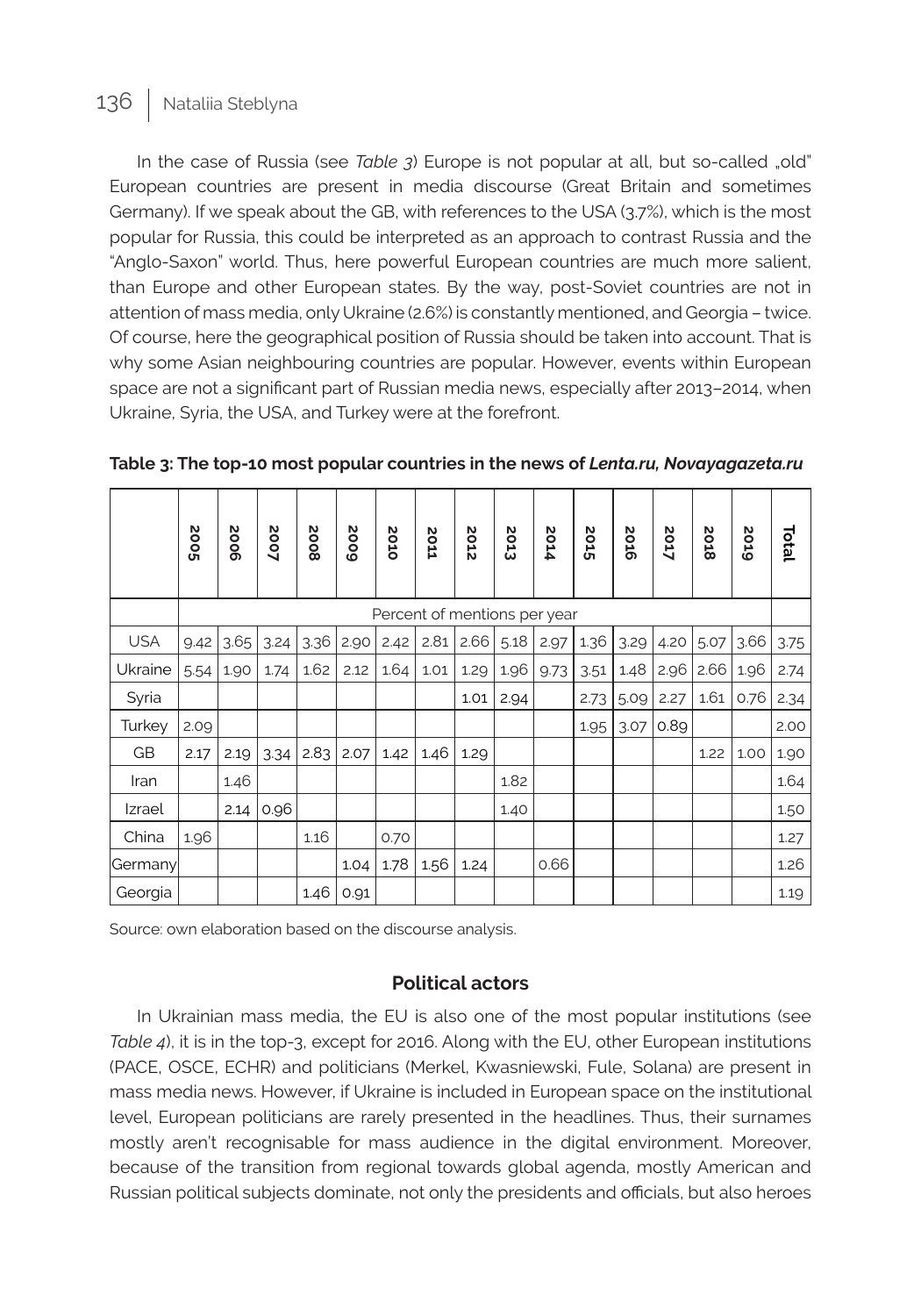of "hot events" (Snowden, Nemtsov, Manafort). Thus, American and Russian politicians are disproportionally represented in Ukrainian media discourse, and a clash of these state's personalities shapes the news agenda.

| 2005              |                       | 2006           |              | 2007                       |                        | 2008        |                   |  |
|-------------------|-----------------------|----------------|--------------|----------------------------|------------------------|-------------|-------------------|--|
| Niyazov           | EU                    | Putin          | <b>NATO</b>  | Putin                      | EU                     | Putin       | <b>NATO</b>       |  |
| Lukashenko        | <b>NATO</b>           | Lukashenko     | EU           | Cherno-<br>myrdin          | <b>NATO</b>            | Medvedev    | EU                |  |
| <b>Bush</b>       | <b>SES</b>            | Bush           | <b>WTO</b>   | Luzhkov                    | Gazprom                | Bush        | Gazprom           |  |
| Saakashvili       | <b>WTO</b>            | Niyazov        | Gaz-<br>prom | Zhirinovsky                | <b>WTO</b>             | Saakashvili | <b>WTO</b>        |  |
| Chernomyr-<br>din | <b>IMO</b>            | Zatulin        | <b>CIS</b>   | Lukash-<br>enko,<br>Solana | Ro-<br>sUkrEn-<br>ergo | Luzhkov     | RosUkrEn-<br>ergo |  |
| 2009              |                       | 2010           |              | 2011                       |                        | 2012        |                   |  |
| Putin             | Gaz-<br>prom          | Medvedev       | IMF          | Putin                      | EU                     | Putin       | EU                |  |
| Medvedev          | <b>IMF</b>            | Putin          | EU           | Medvedev                   | <b>IMF</b>             | Obama       | <b>PACE</b>       |  |
| Obama             | EU                    | Kirill         | <b>NATO</b>  | Pence                      | Gazprom                | Medvedev    | <b>IMF</b>        |  |
| Pence             | <b>NATO</b>           | Obama          | <b>PACE</b>  | Gaddafi                    | <b>PACE</b>            | Merkel      | Gazprom           |  |
| Lukashenko        | Kremlin               | Pence          | <b>RWB</b>   | Lukash-<br>enko            | Customs<br>Union       | Lukashenko  | Customs<br>Union  |  |
| 2013              |                       | 2014           |              | 2015                       |                        | 2016        |                   |  |
| Putin             | EU                    | Putin          | EU           | Putin                      | <b>OCSE</b>            | Trump       | <b>OCSE</b>       |  |
| Fule              | Cus-<br>toms<br>Union | Merkel         | <b>OCSE</b>  | Merkel                     | EU                     | Obama       | <b>UN</b>         |  |
| Kwasniewski       | <b>ECHR</b>           | Lavrov         | <b>NATO</b>  | Nemtsov                    | <b>NATO</b>            | Feygin      | <b>NATO</b>       |  |
| Snowden           | Gaz-<br>prom          | Obama          | <b>UN</b>    | Lavrov                     | <b>UN</b>              | Clinton     | <b>FSS</b>        |  |
| Obama             | <b>PACE</b>           | Zakharchenko   | Boing        | Obama                      | <b>ISIS</b>            | Merkel      | Kremlin           |  |
| 2017              |                       | 2018           |              | 2019                       |                        |             |                   |  |
| Trump             | <b>OCSE</b>           | Putin          | EU           | Putin                      | EU                     |             |                   |  |
| Putin             | EU                    | Trump          | <b>OCSE</b>  | Hahn                       | <b>NATO</b>            |             |                   |  |
| Voronenkov        | <b>UN</b>             | Manafort       | <b>UN</b>    | Merkel                     | <b>UN</b>              |             |                   |  |
| Merkel            | <b>NATO</b>           | <b>Skripal</b> | <b>NATO</b>  | Biden                      | <b>OCSE</b>            |             |                   |  |
| Lavrov            | Kremlin               | Walker         | Kremlin      | Walker                     | Kremlin                |             |                   |  |

**Table 4: The most popular political actors in the news of** *Ukrainska Pravda (pravda. com.ua)*

Source: own elaboration based on the discourse analysis.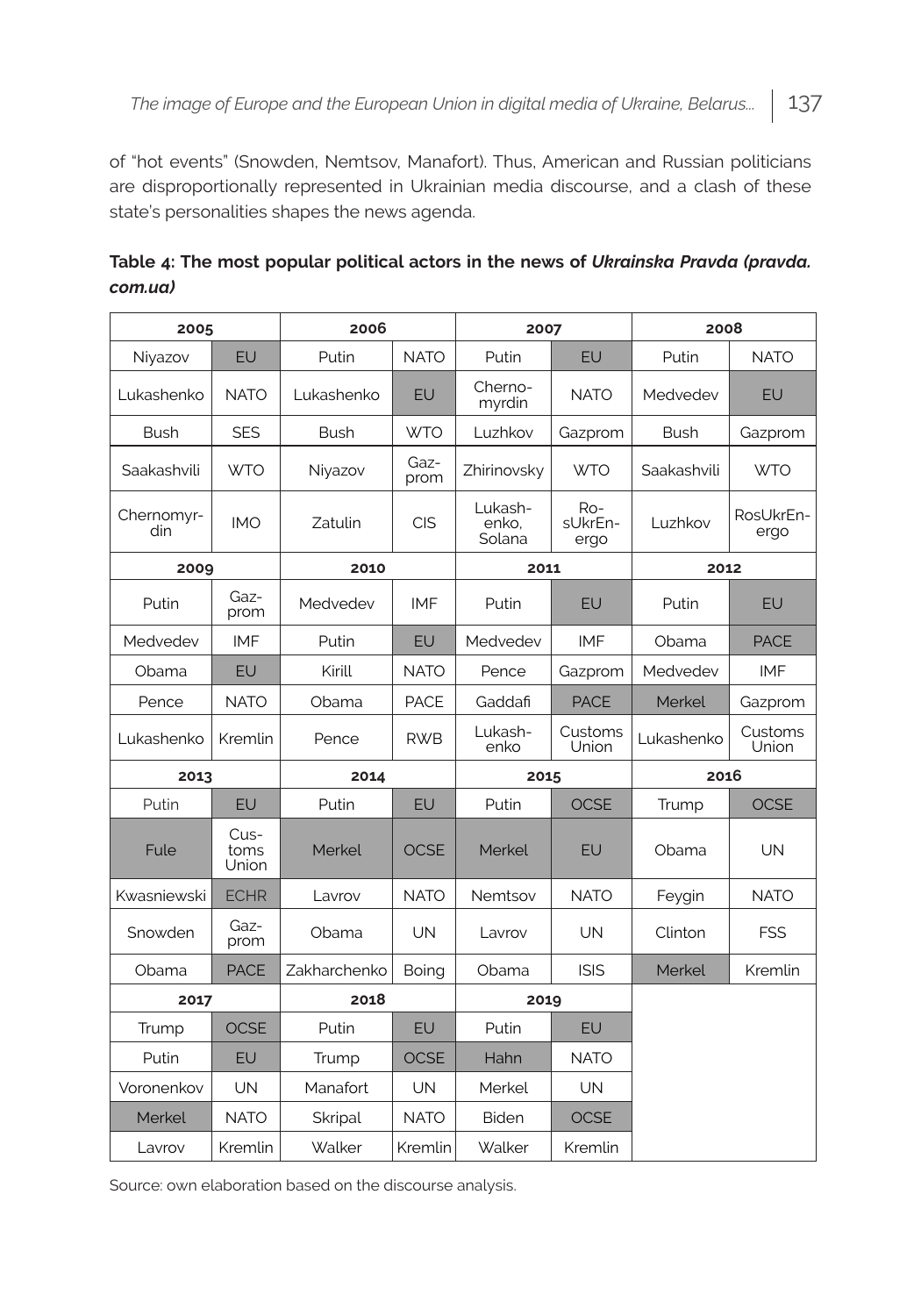There is a more diverse representation of European institutions in the Belarusian case because of a more tabloid approach to news policy (see *Table 5*). Along with the EU, European Parliament, OSCE, and European Council, soccer clubs and mass media are mentioned. Eurovision is also popular. So, in Belarusian mass media, the institutional level is not so well represented, however, there are approaches to actualise Europe on other levels (culture and sports). Additionally, tabloid-style may be perceived as a forced step to produce political news in the authoritative country, where a number of political events is limited, and political actors do not produce enough news occasions, appropriate for the web.

| 2005          |                         | 2006            |                                                                          | 2007        |                    | 2008               |                      |  |
|---------------|-------------------------|-----------------|--------------------------------------------------------------------------|-------------|--------------------|--------------------|----------------------|--|
| Blair         | UN                      | Castro          | EU                                                                       | Putin       | EU                 | Obama              | Gazprom              |  |
| Nobel         | <b>DW</b>               | Putin           | Gazprom                                                                  | <b>Bush</b> | Gaz-<br>prom       | Medvedev           | IMF                  |  |
| <b>Bush</b>   | Union of<br>Poles       | Yanu-<br>kovych | <b>CIS</b>                                                               | Castro      | UN                 | Putin              | <b>OSCE</b>          |  |
| <b>Becket</b> | Gazprom                 | Yuschenko       | UN                                                                       | Chaves      | Euroco-<br>mission | Castro             | EU                   |  |
| Putin         | Euronews.<br>Eurovision | Bush.<br>Chaves | RT, Euro<br>Parlia-<br>ment,<br>European<br>Counsil.<br>Radio<br>Liberty | Yanukovych  | Eurovi-<br>sion    | Bush.<br>Yuschenko | Zenit. Real          |  |
| 2009          |                         | 2010            |                                                                          | 2011        |                    | 2012               |                      |  |
| Obama         | EU                      | Yanuko-<br>vych | EU                                                                       | Gaddafi     | EU                 | Putin              | EU                   |  |
| Medvedev      | <b>IMF</b>              | <b>Bakiev</b>   | Gazprom                                                                  | Putin       | <b>IMF</b>         | <b>Breivik</b>     | Eurovision           |  |
| Putin         | Google                  | Medvedev        | Customs<br>Union                                                         | Medvedev    | Barce-<br>lona     | Obama              | KHL                  |  |
| Yuschenko     | Euro<br>Parlia-<br>ment | Putin           | <b>IMF</b>                                                               | Castro      | UN                 | <b>Buffon</b>      | Customs<br>Union     |  |
| Castro        | Barcelona               | Obama           | Eurovi-<br>sion                                                          | Obama       | KHL                | Castro             | Embassy<br>of Poland |  |
| 2013          |                         | 2014            |                                                                          | 2015        |                    | 2016               |                      |  |
| Putin         | EU                      | Putin           | EU                                                                       | Hubarev     | <b>ISIS</b>        | Obama              | Apple                |  |
| Yanukovych    | Uralkali                | Porosh-<br>enko | <b>NATO</b>                                                              | Nemtsov     | Charlie<br>Hebdo   | Clinton            | <b>NATO</b>          |  |
| Navalny       | <b>KHL</b>              | Yanu-<br>kovych | UN                                                                       | Putin       | Huawei             | Merkel             | Google               |  |
| Chaves        | Eurovision              | Obama           | <b>NBA</b>                                                               | Dadaev      | Viber              | Messi              | <b>BMW</b>           |  |

#### **Table 5: The most popular political actors in the news of** *Nasha Niva* **(nn.by)**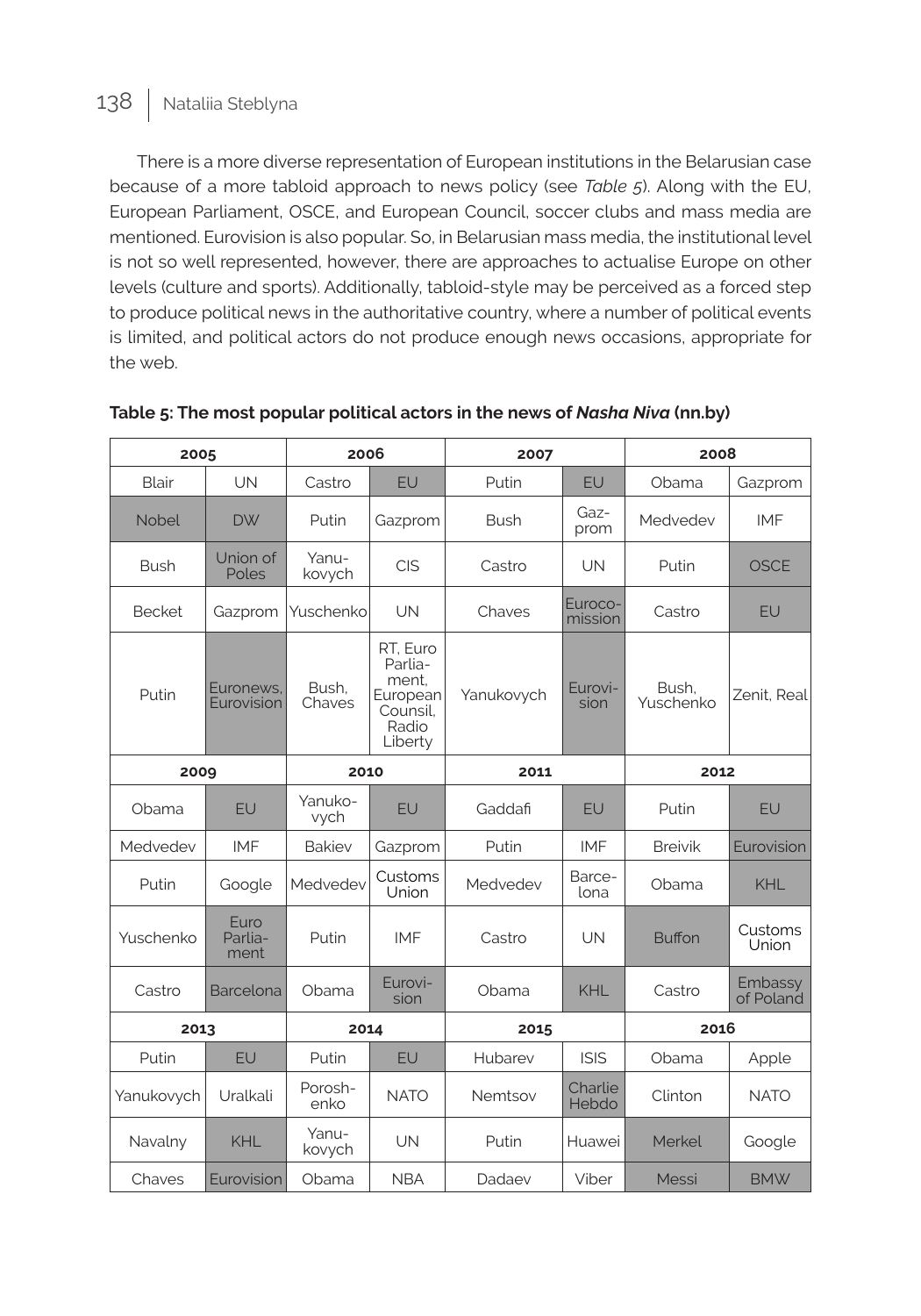| Obama       | <b>IMF</b>  | Medvedev        | <b>Donbas</b><br><b>Battalion</b> | Motorolla  | ZTE,<br>EU.<br>Penta-<br>gon | Bartholomew | UN |
|-------------|-------------|-----------------|-----------------------------------|------------|------------------------------|-------------|----|
| 2017        |             | 2018            |                                   | 2019       |                              |             |    |
| Trump       | <b>EU</b>   | Putin           | <b>EU</b>                         | Zelenskyy  | <b>EU</b>                    |             |    |
| Putin       | Eurovision  | Trump           | Google                            | Putin      | <b>NATO</b>                  |             |    |
| Poroshenko  | <b>ISIS</b> | Skripal         | Real                              | Trump      | Eurovi-<br>sion              |             |    |
| Navalny     | Google      | Porosh-<br>enko | Facebook                          | Poroshenko | Google                       |             |    |
| Saakashvili | Apple       | Kim Jong<br>Un  | Euro-<br>vision                   | Maduro     | <b>FSS</b>                   |             |    |

Source: own elaboration based on the discourse analysis.

In Russia (see *Table 6*) European political actors (persons and institutions) were represented with the EU, which is displaced by transnational organisations (Microsoft, Google, Apple), especially during 2007–2013, however, afterward they were on the list with other international organisations, and Islamic State (ISIS). Here, we can see two phases of the EU perception: in the field of popular culture (little by little *Lenta.ru* was transforming from more serious mass media with hard news towards tabloid format) and in the field of qualitative press (*Novaya Gazeta* – since 2014). Analysing political geography and Europe's concept coverage, we did not see any differences. Other political actors (the UN, ISIS, and NATO) were more popular, and the EU had 2nd or 3rd position (except for 2018–2019). As for political personalities, European politicians mostly were not represented. Citizenship of the mentioned persons – the USA, Ukraine, Belarus, Kyrgyzstan, Syria, and Libya. Merkel and, not so often, Holland, May, and Johnson were present in Russian media discourse from time to time.

| 2005                 |              | 2006        |                | 2007        |                        | 2008        |             |  |
|----------------------|--------------|-------------|----------------|-------------|------------------------|-------------|-------------|--|
| <b>Bush</b>          | UN           | <b>Bush</b> | UN             | Yushchenko  | Chelsea                | Obama       | Microsoft   |  |
| Yushchenkol Pentagon |              | Yushchenko  | Hamas          | <b>Bush</b> | UN                     | McCain      | UN          |  |
| Tymosh-<br>enko      | EU           | Yanukovych  | <b>EU</b>      | Tymoshenko  | Verk-<br>hovna<br>Rada | <b>Bush</b> | <b>NATO</b> |  |
| Sharon               | <b>NATO</b>  | Lukashenko  | Google         | Yanukovych  | <b>EU</b>              | Yuschenko   | Google      |  |
| <b>Lukashenkol</b>   | <b>HAMAS</b> | Tymoshenkol | Micro-<br>soft | Lukashenko  | Micro-<br>soft         | Tymoshenko  | <b>EU</b>   |  |
| 2009                 |              | 2010        |                | 2011        |                        | 2012        |             |  |
| Obama                | Google       | Yanukovych  | Google         | Gaddafi     | Google                 | Obama       | Google      |  |

**Table 6: The most popular political actors in the news of** *Lenta.ru, Novayagazeta.ru*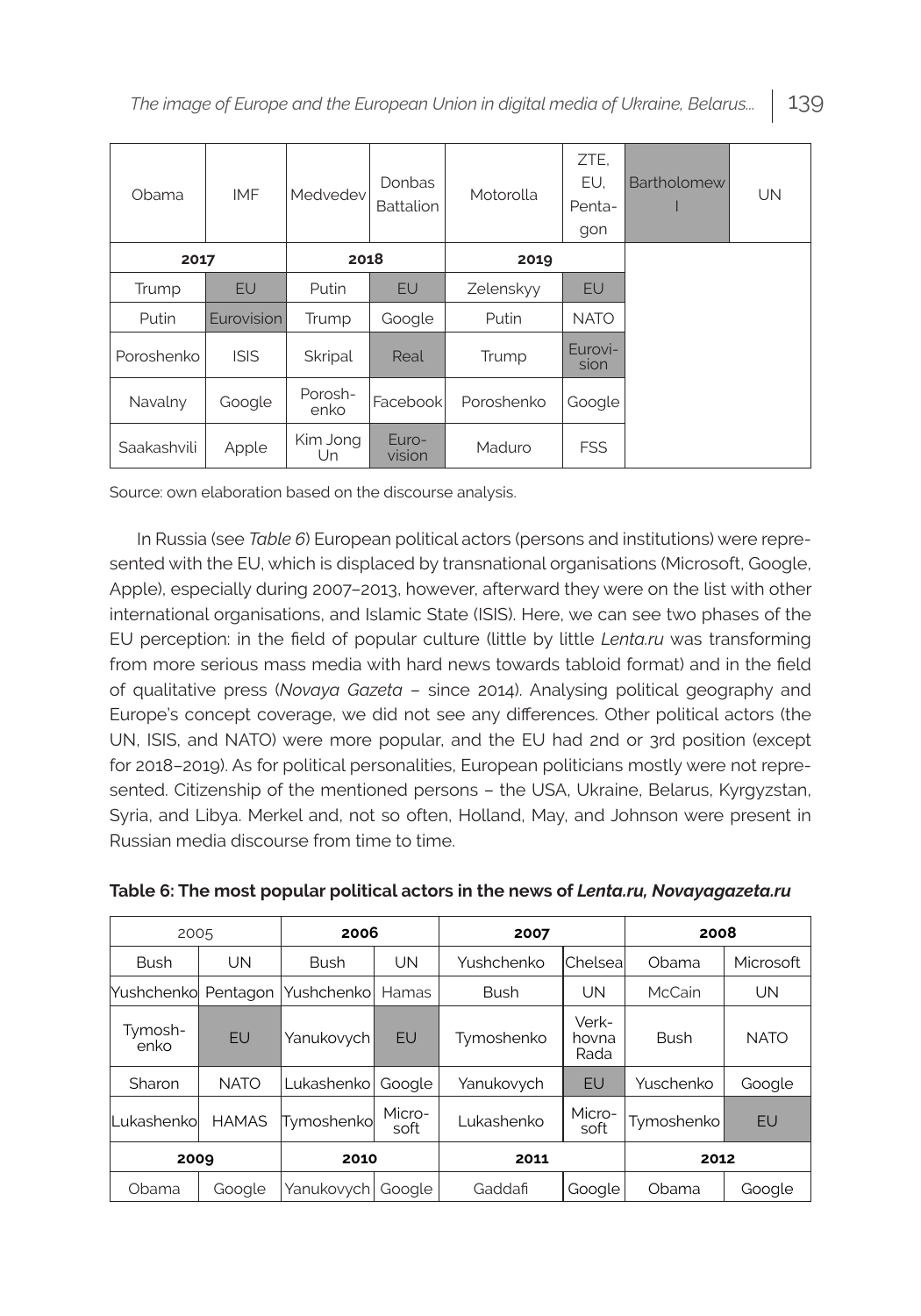| Mushchenkol             | Microsoft                                                       | Obama                             | Face-<br>book                    | Obama                              | Face-<br>book | Tymoshenko | Facebook    |
|-------------------------|-----------------------------------------------------------------|-----------------------------------|----------------------------------|------------------------------------|---------------|------------|-------------|
| Tymosh-<br>enko         | EU                                                              | Tymoshenko                        | Apple                            | Tymoshenko                         | Apple         | Romney     | Apple       |
| Jackson                 | Chelsea                                                         | <b>Bakiev</b>                     | Micro-<br>soft                   | Lukashenko                         | EU            | Lukashenko | KHL         |
| Klychko                 | Apple                                                           | Klychko                           | EU                               | Klychko                            | <b>NATO</b>   | Assad      | EU          |
| 2013                    |                                                                 | 2014                              |                                  | 2015                               |               | 2016       |             |
| Obama                   | Google                                                          | Poroshenko                        | UN                               | Poroshenko                         | <b>ISIS</b>   | Trump      | <b>NATO</b> |
| Snowden                 | <b>NHL</b>                                                      | Merkel                            | <b>NATO</b>                      | Merkel                             | EU            | Obama      | EU          |
| Yanukovych Facebook     |                                                                 | Yanukovych                        | EU                               | Obama                              | <b>NATO</b>   | Clinton    | <b>UN</b>   |
| Lukashenko              | Apple                                                           | Obama                             | Boing                            | Assad                              | <b>OCSE</b>   | Erdogan    | <b>ISIS</b> |
| Saakashvili             | EU                                                              | Klychko,<br>Holland.<br>Yatsenyuk | HAMAS.<br>Verk-<br>hovna<br>Rada | Kerry,<br>Yanukovych,<br>Yatsenyuk | <b>UN</b>     | Poroshenko | <b>OCSE</b> |
| 2017                    |                                                                 | 2018                              |                                  | 2019                               |               |            |             |
| Trump                   | UN                                                              | Trump                             | EU                               | Trump                              | EU            |            |             |
| Merkel                  | <b>ISIS</b>                                                     | <b>Skripal</b>                    | UN                               | Zelenskvv                          | <b>NATO</b>   |            |             |
| Erdogan                 | EU                                                              | Poroshenko                        | <b>NATO</b>                      | Poroshenko                         | UN            |            |             |
| Poroshenko              | <b>NATO</b>                                                     | Merkel                            | Penta-<br>gon                    | Erdogan                            | Penta-<br>gon |            |             |
| Clinton.<br>Saakashvili | Reuters.<br>State<br>Depart-<br>ment. IOC.<br>Pentagon,<br>FIFĂ | May                               | State<br>Depart-<br>ment         | Johnson                            | <b>ISIS</b>   |            |             |

Source: own elaboration based on the discourse analysis.

To sum up, the mass media of the three states of research have different approaches to Europe and European political actors representation. In Ukraine: we see the concentration on Europe as an entity with high reliance on European institutions, which promotes democracy and security. For Belarus: not the whole Europe, but neighbouring countries are popular, and lack of cooperation on the state level is compensated by cultural and sport activities. In Russia: Germany and Great Britain are more popular, and the number of EU's mentions has been increasing since 2015. Before this period EU was less popular, comparing to transnational companies and international organisations.

#### **Political emotions**

Now let's take a look at the situation with political emotions. Average numbers demonstrate the most emotional perception of the EU and Europe in Ukraine (39.7% of headlines, where the EU or Europe are mentioned, contain state verbs), and less emotional in Russia (27.9%) and Belarus (20.9%).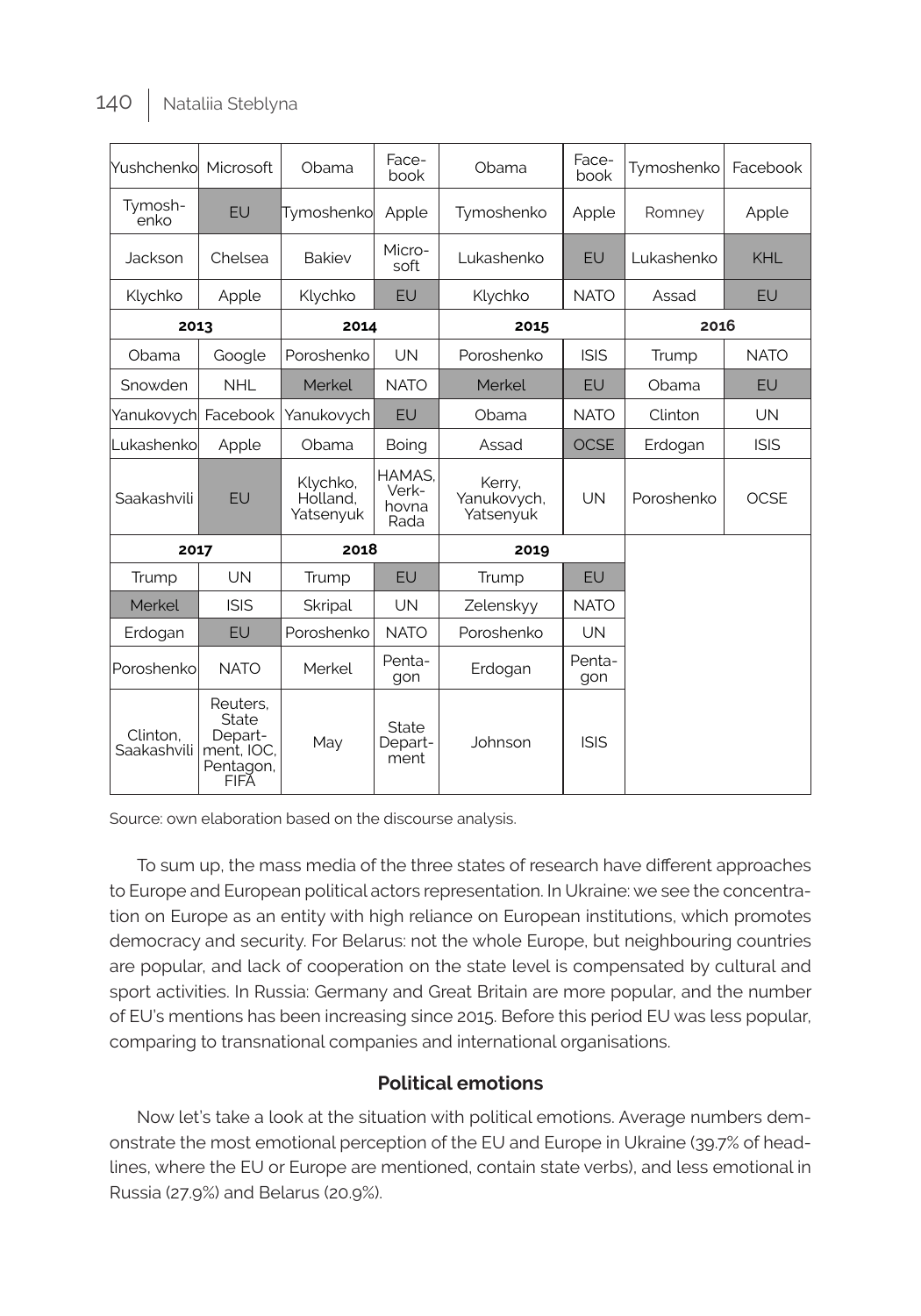



Source: own elaboration based on the discourse analysis.

Analysing political emotions' curve (see *Figure 1*), in the Ukrainian case, one may see highly emotional coverage during 2006–2011 and a decrease of the indicator since 2012. We may explain this with Yanukovych's presidency, when Ukrainian Eurointegration was questioned. However, afterward, numbers continued to decrease. Thus, Ukrainian international politics is not the only reason. Russian aggression also did not lead to a higher emotionality. It means that despite numerous appeals of Ukrainian political actors towards the EU, the European political actors' efforts were not covered through feelings, wishes, fears, etc. And additionally, the social consensus in Ukraine about its European future may also be a cause of the indicator's decrease.

Furthermore, two periods can be differentiated in Ukrainian media discourse. The first one is when European "issues" were at the center of political discussions and provoked emotions and tensions. The mass media interest in it was high. The second one, when Europe and European institutions were covered with more neutrality and impartiality. The attention towards Europe has been declining.

If we speak about Belarus, the high volatility of the curve should be taken into account. There were periods, when emotionality about Europe was higher than in Russia, however, there also were periods, when state verbs were minimally used, and emotionality was low. Thus, when Europe was not at the centre of political dialogue, both attention to the concept and emotionality were not stable. For instance, attention towards Europe was high before the presidential election in 2010, when the Belarusian website translated the EU countries' reaction, and Belarusian opposition politicians' appealed towards European leaders. However, the election in 2015 did not cause either attention towards Europe, or emotionality, because Russia–Ukraine relations were at the forefront. Moreover, Lukashenko used the situation to represent himself as a peacekeeper.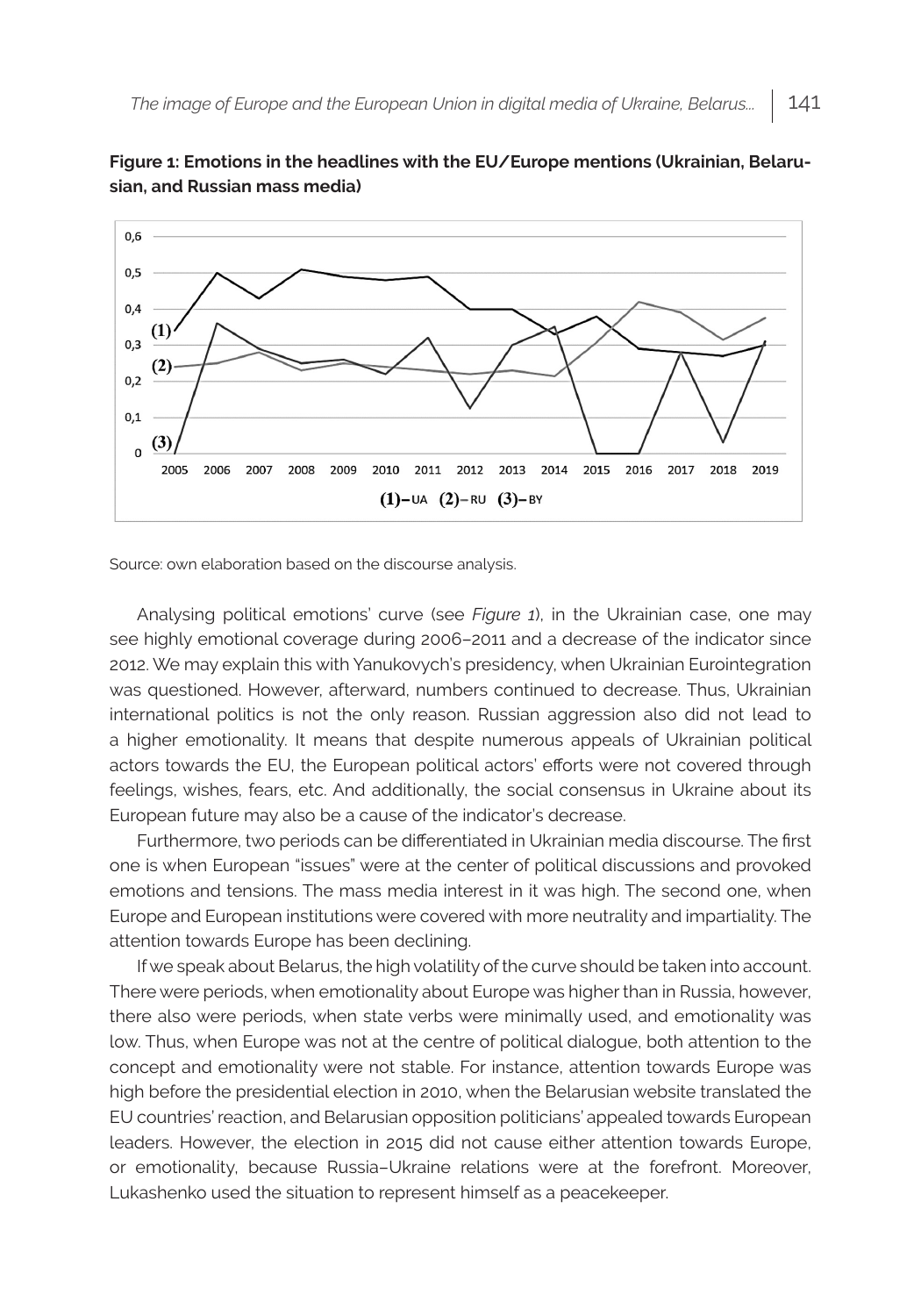Therefore, if in Ukraine, emotional attitudes towards Europe are higher, more stable, and underline Ukrainian politicians' desire to discuss the possibility for Ukraine to be included in European space, the Belarusian situation is different. Here, we have a more stable picture before 2010, which can be explained with opposition politicians promoting an idea of Belarus as a partner of Europe. However, because of political repressions and geopolitical instability, caused by Russian aggression, indicators have been getting unstable.

Moreover, in Russia, we may also differentiate two periods: with low emotionality (before 2014), and high and unstable afterward. As a consequence, we see that low attention towards Europe and its' institutions caused low emotionality. However, since 2015, it has been growing along with interest towards the EU, which may be explained by Russian international politics. Here, we see different situations: (1) Ukraine, where aggression and global changes in world order led to more calm coverage, and (2) Russia, where emotions have been increasing with Russian efforts to destabilise both European and world security.

### **Conclusions and discussion**

After Europe's images in mass media of Ukraine, Belarus and Russia studying, three different visions of this concept were observed. It was supposed that the mechanisms creating the image of Europe and the EU in post-Soviet countries' mass media are different, and the specifics of political discourse, as well as the states' international politics define the image. Now it is possible to confirm this hypothesis.

Thus, in the Ukrainian case, we can see a strong reliance on Europe as the idea, the EU and its institutions/actors. Europe is stably present in political news, and its position is salient. European institutions are also explicated and included in the media discourse. However, politicians' presence is not intensive. Despite minimal attention towards the EU in political news, texts about Europe and its institutions provide emotions and, thus, should be competitive in the digital times. This means, that for the Ukrainian political discourse emotions play an important role. Significant issues, like European integration, launch rivalry, and political actors compete for the public attention in "the limited attention space" (Schroeder 2018), which is typical for more democratic states. Additionally, there is plenty of recognisable political actors (persons and institutions), and the politicians find ways to refer to the European future for Ukraine as a dream, and more particularly to European institutions to gain some political capital. These results confirm the previous observations about the essence of the EU–Ukraine relations, Ukraine's inspirations to be included in the EU's agenda, and to get the EU's membership. However, it was possible to see, that Europe's representation in media discourse has been changing since 2014. In digital times, with a more global approach to the news, regional issues have been becoming less salient. And the attention of the Ukrainian mass media was concentrated on Russia, the USA, and only certain European countries. Therefore, Europe was not so popular among the Ukrainian journalists, as it was before, and the emotionality of texts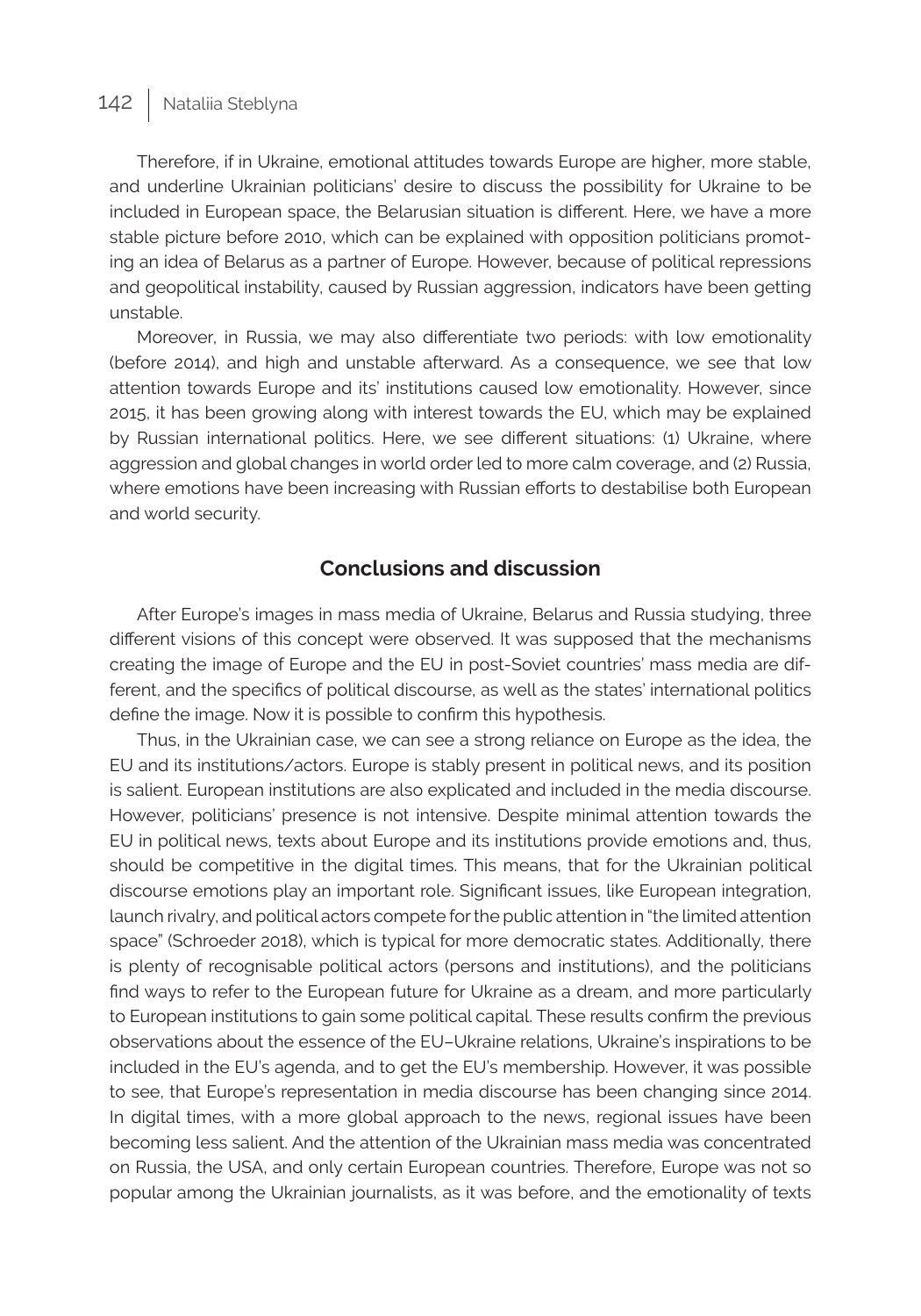about it and the EU has been declining as well. So, here some additional efforts may be needed to attract attention to Europe, the EU–Ukraine relations in the future, and avoid disappointment in the idea of Europe, European and democratic future for Ukraine.

In Belarus, lack of attention towards Europe in official discourse is being compensated in the media discourse of independent media with references to neighboring countries. Here, Europe doesn't structure political discussions, there are no clear intentions to include EU institutions in the discourse constantly. However, analysing unstable emotionality and references towards the EU institutions, we see a gap between official indifference and collective efforts in the discourse of independent media to stir up interest towards a possible European future for Belarus. Consequently, it means for the state political discourse that there are no constant issues for political actors to discuss. Thus, there is no "limited attention space", and political actors (government and opposition) may include some issues artificially. Tabloid-style is used to sell desirable issues, so politicians do not have enough political capital to include significant issues into media discourse, which is typical for authoritative states. However, it was possible to see that some important political events, like the 2010 elections, may be used to attract the mass media attention towards Europe, the EU actors, and institutions. So, in the future, the idea of Europe may be widely exploited. Therefore, the study's results demonstrated the complicated relations between Belarus and the EU. However, it was observed that in the Belarusian case, efforts of the neighbouring EU Member States may be vital in creating the representation of the idea of Europe in media discourse.

Also, for Russia, there is not much interest towards Europe and EU institutions, and there are neither intentions towards integration in Europe as a whole space, nor any steps to deepen contacts with neighbouring countries. Moreover, some approaches to represent constant clashes between Russia and the West are evident. This means that in Russian political discourse there is a lack of alternative agenda. Domestic political debates do not stimulate the public interest towards the idea of Europe, the EU institutions and politicians. On the contrary, international geopolitical issues and rivalry are mostly represented to divert attention from domestic issues. The ignorance of Europe in the mass media underlines the Russian perception of Europe as foreign space and foreign ideas. However, it was possible to observe some changes of the Europe and the EU's image in Russian news – an increase in emotionality since 2014. Europe and the EU institutions were not so popular but were represented with emotions. This may be interpreted as a future possibility to gain more attention and to promote the idea of Europe and European values.

Our analysis additionally confirms the changes in the representation of different countries and territories in the new digital reality, especially this is true for Europe, which sometimes loses the competition with transnational actors (especially in Russia). European political actors are not popular so much, as American and Russian ones. This fact may lead to the fragmented understanding of European policy towards the post-Soviet countries in domestic media discourses.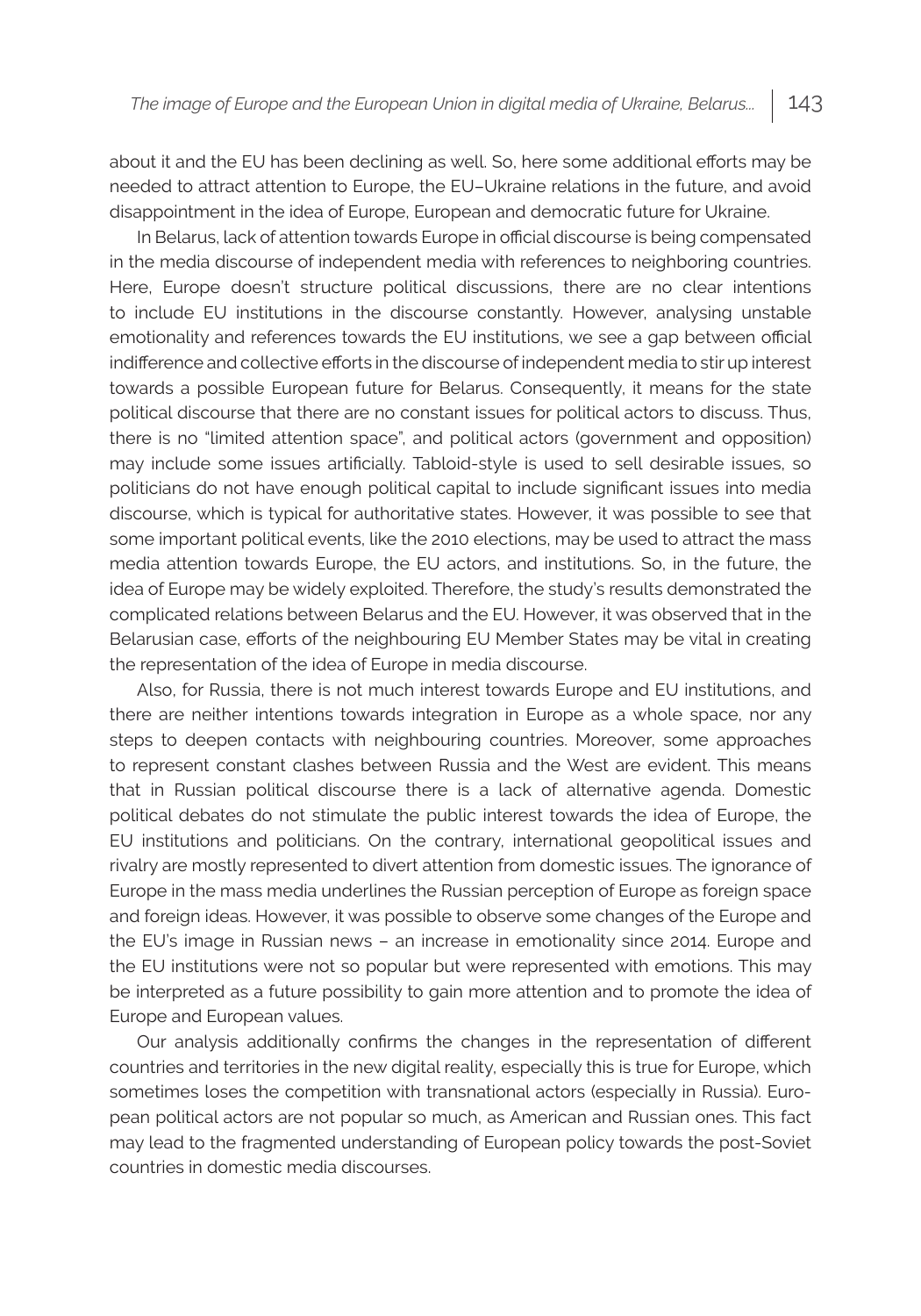**Nataliia Steblyna** – PhD in Social Communications, Associate Professor, lecturer at *Vasyl Stus Donetsk National University*, media analyst at the *Pylyp Orlyk Institute for Democracy*. Coordinator of all-Ukrainian monitoring of the local press and news websites. Author of the books *Ethics in Social Communications* (Lviv, 2014), *Tutorial for Local Press* (co-author, Kyiv, 2019), and numerous articles, published in Ukrainian and international scientific journals. Research interests: digital political discourse, political communication, professional standards in digital environment, post-Soviet journalism.

**Nataliia Steblyna** – doktor nauk społecznych w dziedzinie komunikacji społecznej, docent Katedry Dziennikarstwa, wykładowca *Donieckiego Uniwersytetu Narodowego im. Wasyla Stusa*, analityk mediów w *Instytucie Demokracji im. Filipa Orlika.* Koordynator Ogólnoukraińskiego monitoringu lokalnej prasy i serwisów informacyjnych. Zainteresowania badawcze: cyfrowy dyskurs polityczny, komunikacja polityczna, standardy zawodowe w środowisku cyfrowym, postsowieckie Dziennikarstwo. Autorka książek *Etyka w komunikacji społecznej* (Lviv, 2014), *Poradnik dla prasy lokalnej* (współautor, Kyiv 2019) oraz licznych artykułów, opublikowanych w ukraińskich i międzynarodowych czasopismach naukowych.

#### $\bullet$  References:

ACHARYA Amitav (2018), *The End of American World Order*, Cambridge.

- ANANIEVA Elena (2020), *Perceptions of the EU and Brexit in Russia and their influence on Russia–EU relations*, in: N. Chaban, A. Niemann, J. Speyer (eds.), *Changing Perceptions of the EU at Times of Brexit,* London.
- ASH James, KITCHIN Rob, LESZCZYNSKI Agnieszka (2018), *Digital turn, digital geographies?,* "Progress in Human Geography", vol. 42, issue 1.
- BAILEY Kyle, OLIVER Robert, GAFFNEY Christopher, KOLIVRAS Korine (2017), *Negotiating "New" Narratives: Rio de Janeiro and the "Media Geography" of the 2014 FIFA World Cup*, "Journal of Sport & Social Issues", vol. 41, no. 1.
- BARGUES-PEDRENY Pol, CHANDLER David, SIMON Elena (2019), *Mapping and Politics in the Digital Age: Introduction,* in: P. Bargues-Pedreny, D. Chandler, E. Simon (eds.), *Mapping and Politics in the Digital Age*, London.
- BASOV Fedor (2019), *Development of the European Union Belarus Relations*, "Mirovaia ekonomika i mezhdunarodnye otnosheniia", vol. 63, issue 9. DOI: 10.20542/0131-2227-2019-63-9-69-75
- BLUMLER Jayg, KAVANAGH Dennis (1999), *The Third Age of Political Communication: Influences and Features*, "Political Communication", vol. 16, issue 3. DOI: 10.1080/105846099198596
- BOSSE Giselle, KOROSTELEVA-POLGLASE Elena (2009), *Changing Belarus? The Limits of EU Governance in Eastern Europe and the Promise of Partnership*, "Cooperation and Conflict", vol. 44, issue 2. DOI: 10.1177/0010836709102736
- BOSSE Giselle (2009), *Challenges for EU governance through Neighbourhood Policy and Eastern Partnership: the values/security nexus in EU–Belarus relations*, "Contemporary Politics", vol. 15, issue 2 DOI: 10.1080/13569770902858152.
- BUSYGINA Irina (2018), *Russia–EU Relations and the Common Neighborhood*, London.
- CHABAN Natalia (2018), *Political Images and Perceptions at the Interdisciplinary Crossroads,* "Cognition, communication, discourse", no. 17. DOI: 10.26565/2218-2926-2018-17-01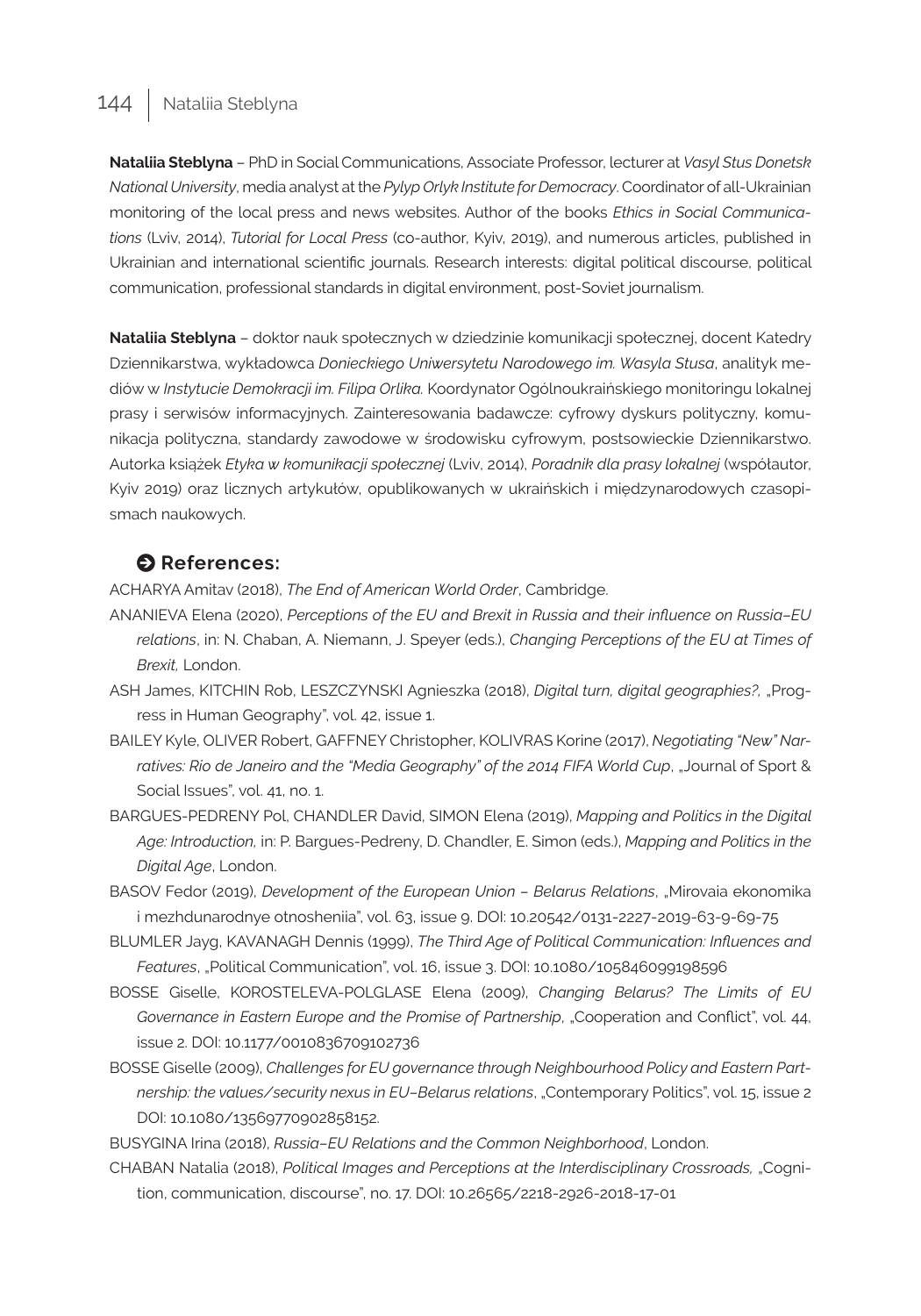- DRAGNEVA Rilka, WOLCZUK Kataryna (2014). *The EU–Ukraine Association Agreement and the Challenges of Inter-Regionalism, "Review of Central and East European Law", vol. 39, no. 3-4.*
- INTERFAX (2021), *Sche try krainy ES najblyzhchym chasom zadeklaruyut' evropeisku perspektyvu Ukrainy,* https://ua.interfax.com.ua/news/general/774186.html (19.10.2021)
- FRANKE Anja, GAWRICH Andrea, MELNYKOVSKA Inna, SCHWEICKERT Rainer (2010), *The European Union's Relations with Ukraine and Azerbaijan,* "Post-Soviet Affairs", vol. 26, issue 2. DOI: 10.2747/1060-586X.26.2.149
- GRIFFIN Jeffrey L., STEVENSON Robert L. (1994), *The Effectiveness of Locator Maps in Increasing Reader Understanding of the Geography of Foreign News*, "Journalism Quarterly", vol. 74, issue 4. DOI: 10.1177/107769909407100417
- HILLION Christophe (2007), *Mapping-Out the New Contractual Relations between the European Union*  and Its Neighbours: Learning from the EU-Ukraine 'Enhanced Agreement', "European Foreign Affairs Review", vol. 12, issue 2.
- HOWE Peter D. (2009), *Newsworthy Spaces: The Semantic Geographies of Local News*, "Aether: the Journal of Media Geography", no. 4.
- IMI (2021), *White list: Eight the highest quality media*, https://imi.org.ua/en/monitorings/white-listeight-the-highest-quality-media-i37835 (26.02.2021)
- KAPOOR Nivedita (2021), *Russia-EU Relations: The End of a Strategic Partnership*, "Observer Research Foundation", no. 451.
- KARLIUK Maksim (2020), *The EU and Belarus. Current and Future Contractual Relations,* in: S. Lorenzmeier, R. Petrov, C. Vedder (eds), *EU External Relations Law*, Cham: Springer.
- LEE Janey, XU Weiai W. (2018), *The more attacks, the more retweets: Trump's and Clinton's agenda setting on Twitter*, "Public Relations Review", vol. 44, issue 2. DOI: 10.1016/j.pubrev.2017.10.002
- MONAGHAN Andrew (2006), *Russia-EU Relations: an Emerging Energy Security Dilemma,* "Pro et Contra", vol. 10, no. 2-3.
- PAIN Paromita, CHEN Gina Masullo (2019), *The President is in: Public Opinion and the Presidential Use of Twitter*, "Social Media + Society", vol. 5, issue 2. DOI: 10.1177/2056305119855143
- PÉREZ-CURIEL Concha, NAHARRO Pilar L. (2019), *Political influencers. A study of Donald Trump's personal brand on Twitter and its impact on the media and users*, "Comunicacion y Sociedad", vol. 32, no. 1.
- PRUDSKAYA Valentina (2021), *Dialog regionalny między Unią Europejską i Rosją jako instrument rozwoju współpracy dwustronnej,* "Przegląd Europejski", no. 1/2021. DOI: 10.31338/1641-2478pe.1.21.14
- ROTMAN David, VEREMEEVA Natalia (2011), *Belarus in the Context of the Neighbourhood Policy: Between the EU and Russia,* "Journal of Communist Studies and Transition Politics", vol. 27, issue 1.
- SCHNEIKER Andrea (2019), *Telling the Story of the Superhero and the Anti-Politician as President: Donald Trump's Branding on Twitter*, "Political Studies Review", vol. 7, issue 3. DOI: 10.1177/1478929918807712
- SCHROEDER Ralph (2018), *Social Theory after the Internet. Media, Technology and Globalization*, London. SOLONENKO Iryna (2011), *Added Value? Eastern Partnership and EU–Ukraine Bilateral Relations*, "Internationale Politik und Gesellschaft", no. 3.
- ŠTEINBUKA Inna, AVETISYAN Satenika (2021), *The Effectiveness of the EU Sanctions: the Cases of Russia and Belarus*, in: A. Sprūds, S. Broka (eds), *Latvian Foreign and Security Policy*, Riga.